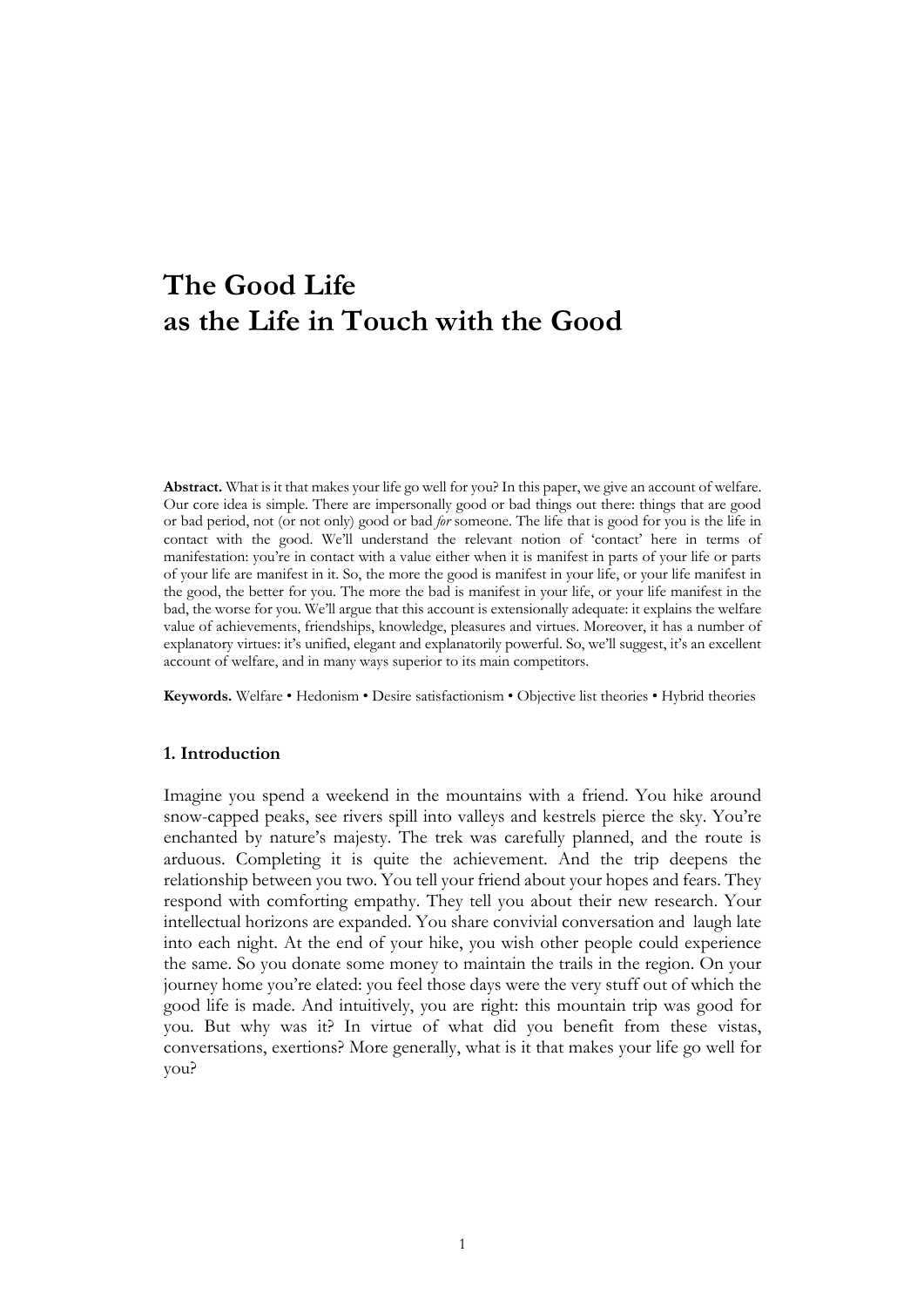In this paper we provide an account of the good life: of the life that goes well for you, or the life high in welfare. Let's clarify what we mean by this. <sup>1</sup> Welfare, as we mean it, is best nailed down by its connections to attitudes and actions. It plays a critical role in determining the fittingness of certain attitudes. We should pity or feel sympathy for you if you're doing badly, and be pleased for you if you're doing well (Rønnow-Rasmussen 2007; Hooker 2015; Fuchs 2018). We should feel the desirability of a life high in welfare, and the undesirability of a life low in it (Campbell 2013). Welfare also plays a critical role in determining the reasonableness of certain actions. We have prudential reason to do what will increase our welfare and avoid doing what will decrease it (Bramble 2016b, 86; Heathwood 2005, 496; Zimmerman 2009). Insofar as we care about someone else, we have reason to promote their welfare too (Darwall 2002). Welfare, then, is tied up with the fittingness of certain attitudes and with a particular class of practical reasons. Our aim is to give an account of welfare in this sense.

What is it to give such an account? First and foremost, an account of welfare must include an account of basic welfare goods and bads. A basic welfare good fundamentally contributes to your welfare; a basic welfare bad fundamentally detracts from it.<sup>2</sup> And the dependence here is explanatory: your having the level of welfare you do is ultimately grounded by your having the basic welfare goods and bads you do. An account of welfare must give us an account of such goods and bads: it must tell us what kinds of things fundamentally benefit or harm you. And it must also include an account of how the basic goods and bads you have determine your overall welfare: it must tell us what it is to have more or less of these goods and bads; how the quantities of each good and bad contribute to your welfare; and how the welfare contributions of different goods and bads compare to each other. Our aim is to provide such an account.

The account we'll defend develops a simple idea. There are impersonally good or bad things in the universe out there: things that are good or bad period, not (or not only) good or bad *for* someone. And the life that is good for you is the life in touch with the good: it's good for you to be in contact with impersonally good things, and bad for you to be in contact with impersonally bad things. In some form or other, this rough idea has been very popular in Western philosophy. Plato thought that the best life is the life contemplating the Form of the Good (*Republic*, 514a-520a). Augustine believed that the good life is the life in appropriate love with the goods—and especially, with the ultimate good, God (see esp. *City of God*, XV.22). Thomas Aquinas claimed that our happiness consists in the vision of that good (*Summa Theologiae*, I-II. 3.8). And the idea also appears in many contemporary accounts—such as Kagan's claim that welfare consists in enjoying the good (2009) or Darwall's view that welfare consists in appreciating the good (2002). These accounts involve different understandings of what the 'good' is and what 'contact' with it amounts to. But they all say, roughly, that the good life is the life in touch with the good.

<sup>1</sup> For an overview of the discussion on the notion of welfare, see Campbell (2016).

<sup>2</sup> For the importance and difficulty of accounting for welfare bads, see Kagan (2015). For further discussion, see Tully (2017).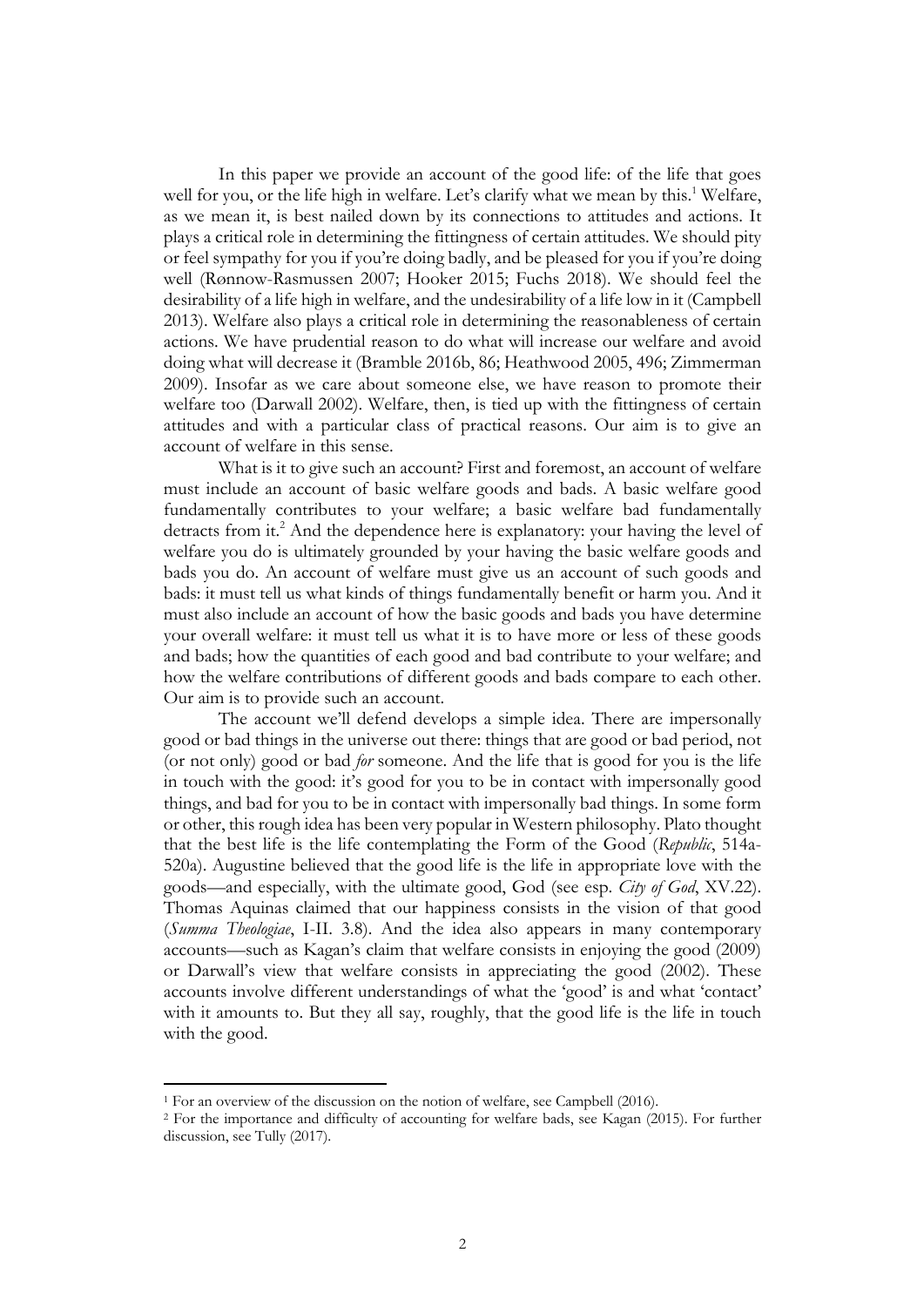We think this general idea is promising. But we find none of these interpretations of it entirely successful. So we'll offer a novel one. We'll understand the relevant contact in terms of manifestation: you're in contact with a value either when it is manifest in parts of your life or parts of your life are manifest in it. So the more the good is manifest in your life, or your life manifest in the good, the better for you. The more the bad is manifest in your life, or your life manifest in the bad, the worse for you. Consider, for example, your weekend in the mountains. The land's beauty was manifest in your enchantment. Your friend's empathy was manifest in your contentedness. Your perseverance was manifest in your completing that hike. This put you in touch with impersonal goods: beauty, empathy, success. And this, we suggest, is why your trip was good for you.

We'll call this the Contact Account of welfare. In the rest of the paper, we'll explain and defend it. In section 3 we'll provide a detailed statement of it. In section 4 we'll argue that the account is extensionally adequate: it can capture everything that's intuitively good or bad for you. In particular, it explains the personal value of achievements, friendships, knowledge, pleasures and virtues. In section 5 we'll argue that the account has a number of explanatory virtues. In particular, it's unified, elegant and explanatorily powerful. In section 6 we'll look at a salient objection to the account, and argue that it can be answered. In short, we'll suggest not only that the Contact Account is the best interpretation of the idea that the good life is the life in touch with the good. We'll suggest that it's generally an excellent account of welfare—in many ways superior to its competitors. But before we get to these arguments, let's provide an intuitive motivation for our view: let's set the stage, and try to get you in the mood for thinking about welfare along our lines.

## **2. Goodness and Contact**

Consider first how to understand the impersonal 'good', with which the good life is in contact. We won't interpret this as some Platonic Form or a supreme Christian God. We prefer a more flat-footed understanding. As we'll understand it, the awesomeness of a rainforest, the beauty of a painting, the elegance of an animal are all impersonally good. The destruction of an ecosystem, the ugliness of a building, the breaking of a promise are all impersonally bad. They're impersonally good or bad in the sense that they're good or bad period—not (or not only) good or bad *for* someone. We'll understand this goodness and badness in terms of warranted responses. Some actions, emotions, desires, intentions, and forms of deliberation are warranted for anyone whatsoever in response to certain things. Protecting the Grand Canyon is warranted in this way. Perhaps destroying the Tour Maine-Montparnasse is also warranted. Some such responses, such as protection, admiration or awe, are positive. Some, such as destruction, regret or contempt, are negative. As we'll understand it, for something to be impersonally good is for it to warrant a positive response from anybody. For something to be impersonally bad is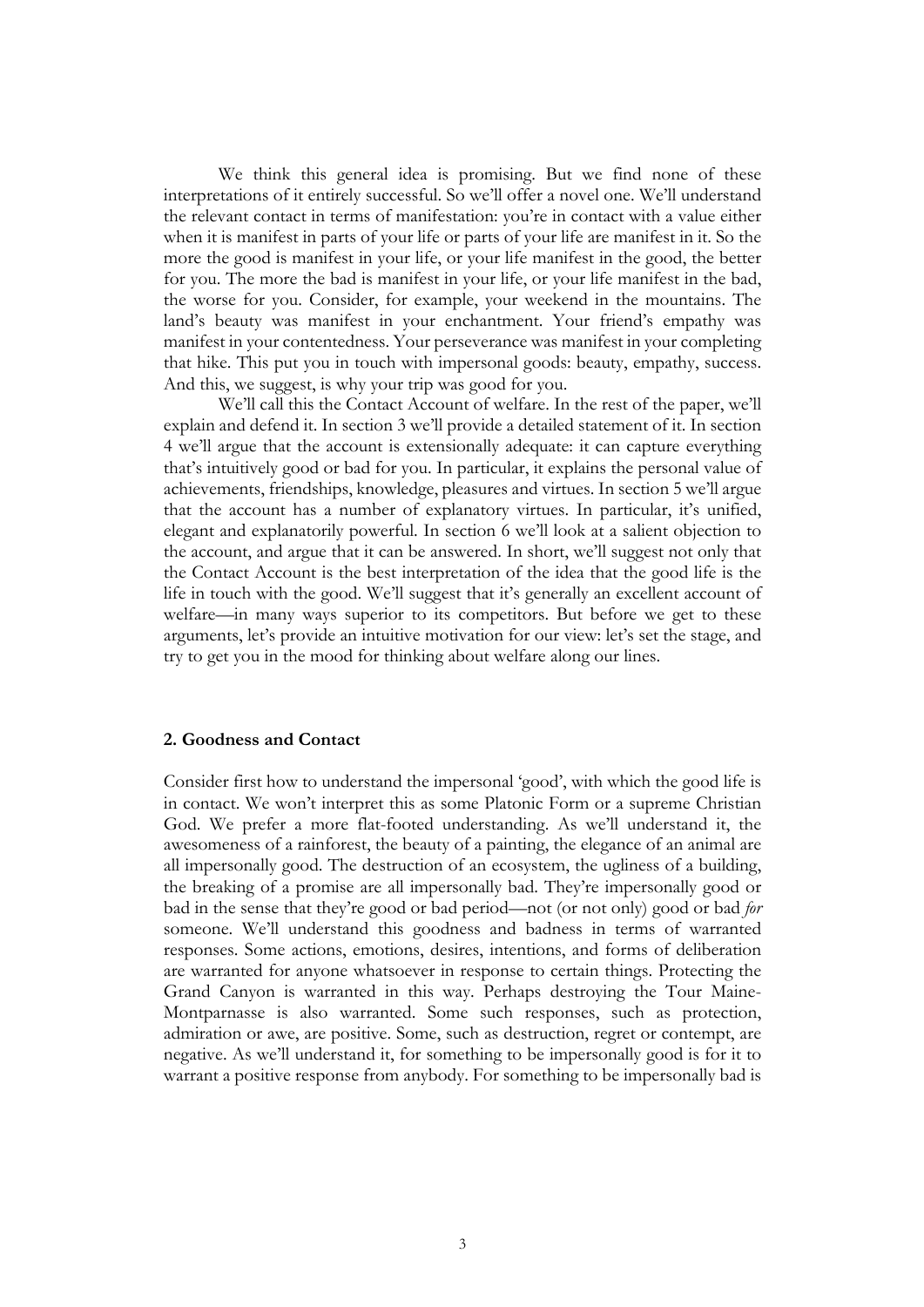for it to warrant a negative response from anybody.<sup>3</sup> The Hagia Sophia's beauty warrants awe from all. Thus it's impersonally good. The Exxon Valdez disaster warrants universal regret. Thus it's impersonally bad. To be more precise, we'll assume it's only property instantiations, or facts, that can be impersonally good or bad. When a fact is either good or bad, we'll say it's a value-fact. We simply assume that the universe contains many value-facts in this sense.

Now consider how to understand the 'contact' which the good life has with the good. Start with a generic version of how this has been interpreted so far: the view on which contact with the good consists in *appreciation* of it—in a pleased experience of the good as good. In some rough sense, Plato's 'contemplation', Augustine's 'love', Aquinas's 'vision', as well as Kagan's 'enjoyment' and Darwall's 'appreciation' are all interpretable as forms of such an experience. We think this notion of contact suffers from a simple problem: it seems overly passive. Your purposefully *doing* good seems to benefit you above and beyond your appreciation of it. Take Leonardo's Last Supper. Intuitively, the sheer fact that Leonardo painted this timeless masterpiece contributes to his welfare: it makes it fitting to be pleased for his sake or to desire to be in his shoes. And the benefit he gets from this piece of agency is something that you don't (or he himself doesn't) get from merely appreciating that painting once it is there—or from appreciating his act of painting it, or the fact that he produced it, or whatever. There's a sui generis benefit in the sheer act of masterfully producing such beauty. Something similar seems true for other goods. It seems in itself good for you to actively benefit others, not just to appreciate that they're well off or that someone helps them. It seems in itself good for you to increase the knowledge of humanity, not just to appreciate the value of what we know or the fact that someone added some knowledge to it. The present view seems unable to accommodate this simple fact.

In response to this intuition, one might be tempted to extend this generic idea. One might say there are two ways to get in touch with value: either to appreciate something valuable, or to purposefully produce it. This yields an account of welfare that's sensitive to the import of active production. But this view still faces problems. To begin with, it employs a thoroughly disjunctive account of contact. Appreciation and purposeful production might be contingently connected: people often bring about values they appreciate or appreciate values they bring about. But these relations aren't connected in any deeper way. In this sense, the present account is disunified. And while this doesn't mean the account *must* be false, it's still a drawback. Other things equal, it's preferable to have a unified notion of contact. But in addition, the view still seems extensionally amiss: both its active and its passive tenet still seem overly narrow. On the one hand, you can bring about values, and benefit or suffer from this, even if you didn't purposefully or intentionally produce these values. Suppose you're a bomber pilot. You intended to hit the arms factory, but recklessly annihilated the civil hospital next to it. It seems bad for you to have caused these deaths. The present account can't explain this. On the other hand, you

<sup>3</sup> Alternatively, one might think the fact that something is impersonally valuable *grounds* the fact that a certain response towards it is warranted (or vice versa). This makes impersonal value more fundamental than fitting responses (or vice versa). Such an order of fundamentality would leave our view essentially unchanged.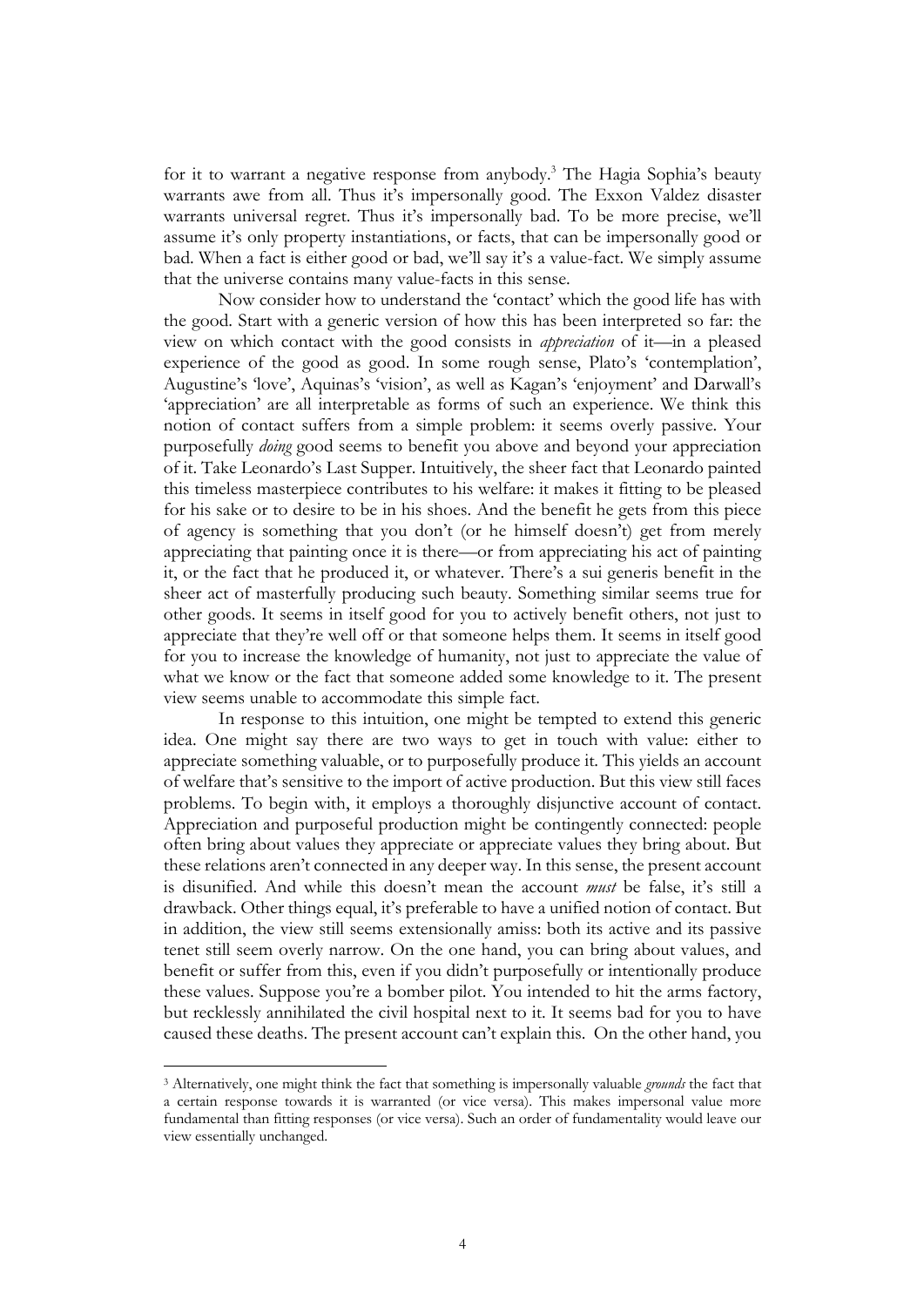can be passively affected by a value, and benefitted or harmed by it, even if you fail to appreciate that value. Suppose when you were an infant, a stranger heroically rescued you from a fire. But no one ever told you, and thus you never appreciate their selfless act of benevolence. Intuitively, we think, that you were the object of their virtue still seems in itself good for you. Again, the present account seems unable to capture this.

A straightforward way to unify the passive and active tenets of this theory, and to make them more inclusive, would be to invoke causality. We might say you're in contact with a value-fact  $p$  simply to the extent that  $p$  has a causal impact on you, or you have a causal impact on *p*. This view can explain how you were harmed by causing these deaths or benefitted from that stranger's virtue: both events involved causal connections between you and a value. However, the view now seems overly broad. Suppose someone in Ancient Rome caused a chariot accident: two people administering first aid fell in love, later founded a family, and Leonardo was one of their distant descendants. The person who caused that accident was a chief causal contributor to the Last Supper: if it weren't for them, the artwork would never have been painted. But the beauty of the painting doesn't seem to benefit that person: their life wouldn't have been worse for them, say, if Leonardo had screwed it up. More generally, mere causal connections often seem too contingent. If anything, it's a more internal or non-accidental connection to value that constitutes a basic welfare good.

In short, *prima facie*, we want an account of contact that's both active and passive, but not disunified, and less inclusive than mere causality. We think the relation of manifestation fits this bill: value-facts can be manifest in parts of your life and parts of your life can be manifest in value-facts; and *that's* what it is for you to be in contact with value. The beauty of Leonardo's Last Supper is manifest in people's appreciation of it. That's why sensitive art lovers benefit from it. Equally, Leonardo's great talents are manifest in his painting. That's how he benefits from it in addition. But while the recklessness of that Ancient Roman may have partly caused the Last Supper, it isn't *manifest* in the beauty of that painting. So the relation of manifestation promises to provide a unified relation covering both active and passive contact while being properly non-incidental. Let's explore this idea in more detail.

### **3. The Contact Account**

How shall we understand the notion of manifestation? We think a good account proceeds in terms of dispositions: manifestation is the relationship in which a disposition stands to what happens when it is activated. <sup>4</sup> Consider the flammability of gasoline. This is the disposition to set on fire when heated up. When you put a match to gasoline and it sets alight, its being on fire manifests its flammability. Now perhaps you burnt a house with that gasoline, and were thus later arrested for arson.

<sup>4</sup> Dispositions are often understood in terms of counterfactuals, as e.g. in Lewis (1997). For a discussion of such accounts, see Cross (2012).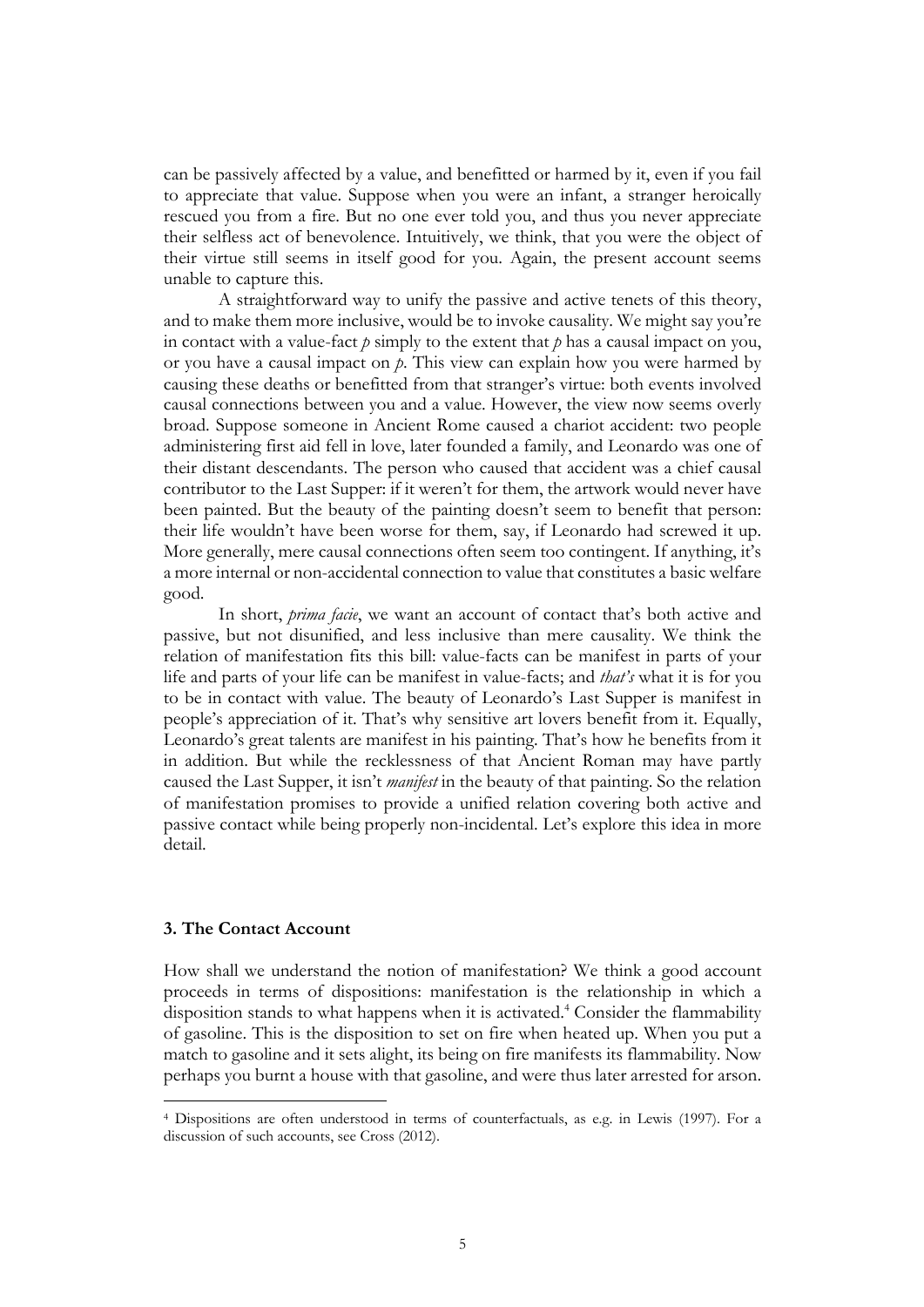Your being in jail was caused by the gasoline's flammability, but doesn't manifest it. Flammability isn't the disposition to cause jail time for arsonists. It's the disposition to cause fire. So only the fire manifests the flammability. Thus can dispositions be manifest. At a rough approximation, when your dispositions are manifest in a value, or a value's dispositions are manifest in your life, we'll say you're in contact with it.

But that's only a rough approximation. To be more precise, we need to distinguish two notions of manifestation. The example above picks out a narrow sense of manifestation. We'll henceforth denote this as 'manifestation*n*'. Only dispositions are manifest in this narrow sense. Let *D* be a disposition of the form 'if *p* then *q*'. We'll say that *q* manifests*<sup>n</sup> D* if and only if *q* is the case because of *p* and *D*. We want to use manifestation<sub>n</sub> to carve out a broader notion of manifestation. To do so, we need the notion of a ground-theoretic connection.<sup>5</sup> We'll say that  $p$  is ground-theoretically connected to *q* if and only if *p* grounds *q* or *q* grounds *p*. The fact that Mary is kind, for instance, grounds the fact that she's virtuous. So these two facts are ground-theoretically connected. In contrast, the fact that Mary is kind doesn't ground, and isn't grounded by, the fact that Bogotá is the capital of Colombia. So these two facts aren't so connected. We now define the broader sense of manifestation thus: *q* manifests (without subscript) *p* if and only if *q* or something ground-theoretically connected to *q* manifests*<sup>n</sup> p* or something ground-theoretically connected to *p*. Broad manifestation, then, is manifestation*<sup>n</sup>* extended so as to be indifferent to connections of ground. A little diagram may help to illustrate this notion:



The upward arrows stand for the grounding relation. In this diagram, *t* grounds disposition *D*, and *D* grounds *s*; *v* grounds *q*, and *q* grounds *u*; and *q* manifests*<sup>n</sup> D*. So in our broad sense of manifestation, *u*, *q* and *v* manifest *s*, *D* and *t*.

Let's give two examples to illustrate this. Suppose first you look at a beautiful painting. The fact that the painting is beautiful (*t*) grounds the fact that if aesthetically sensitive people look at it, they will be pleased (*D*). Now suppose this disposition of the painting is manifest*<sup>n</sup>* in your pleasure: you are pleased (*q*), precisely because you're aesthetically sensitive and looking at this painting. Then, the fact that the painting is beautiful is manifest (in our broad sense) in your pleasure. Alternatively, suppose you yourself paint a beautiful painting. Say the fact that that painting is beautiful  $(u)$  is grounded in the fact that its color palette is well-balanced (*q*). And suppose this fact manifests*<sup>n</sup>* your sensitivity to color: if you paint a painting, its color palette will be well-balanced (*D*), and the palette of this painting is wellbalanced precisely because you painted it and you're sensitive to color. Then, your color sensitivity is manifest (in our broad sense) in the beauty of this painting.

<sup>5</sup> For an introduction to grounding, see Fine (2012). The notion of ground we'll use is partial ground.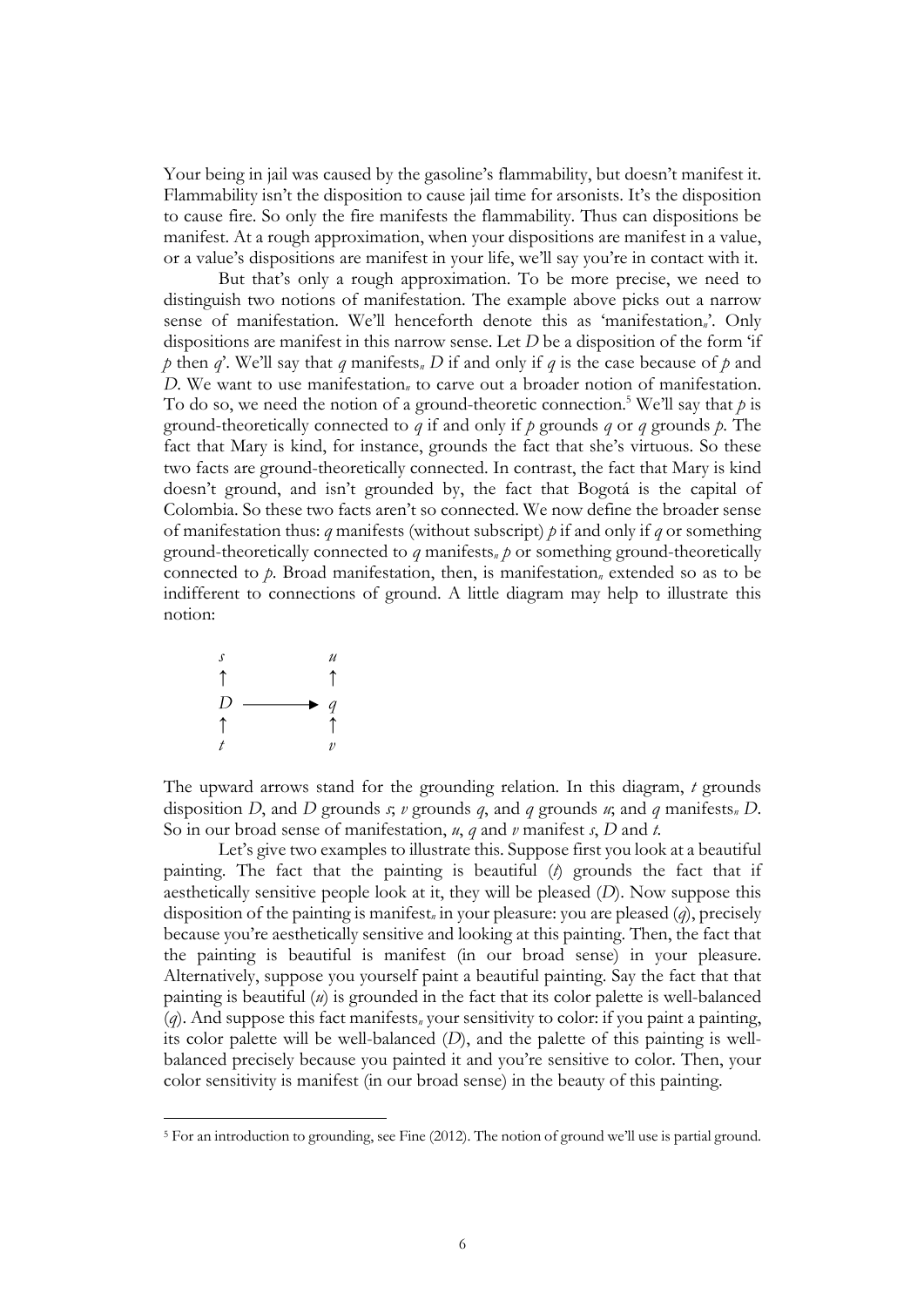We think it's this relation of manifestation which constitutes the relevant contact with value: for you to be in contact with a value-fact  $p$  is for some fact in your life to be connected with  $p$  through some kind of (broad) manifestation relation. It's either for *p* to be manifest in a fact in your life, or for some fact in your life to be manifest in *p*. More precisely, we propose

# **The Contact Account of Welfare:**

1. The only basic welfare good is contact with a good: an impersonal good being manifest in a fact of your life or a fact of your life being manifest in an impersonal good.

2. The only basic welfare bad is contact with a bad: an impersonal bad being manifest in a fact of your life or a fact of your life being manifest in an impersonal bad.

3. Your overall welfare is given by the sum of how much contact with the good you have minus how much contact with the bad you have.

This comprises the elements we suggested an account of welfare consists of: an account of basic goods and bads (the first two clauses), and an account of how they determine your overall welfare (the third clause). Let's now make clearer the notions in this account

First, we need to clarify the notion of 'your life'. As we'll understand it, your life is a collection of facts. It includes all facts about what you ever do, feel, see, believe, desire. Thus, if you raised a child, love snakes or once felt the pain of a broken toe, those facts are part of your life. Your life also includes all the dispositions you ever had. If you were adventurous in your youth, are now circumspect, and will be pusillanimous in old age, those facts are also part of your life. This isn't a fully general account of what is a part of your life. But it gives us a reasonably good intuitive fix on it.

Next, we need to unpack the third clause of the account. What determines 'how much' you're in contact with value? We think two things do. Suppose you're in contact with something valuable. On the one hand, that thing can be more or less valuable. Say you're appreciating a painting. The painting can be an absolute masterpiece, like Leonardo's Last Supper. Or it can be a decent amateur work by a friend. The former is more valuable than the latter. All else equal, you're in greater contact with the good or the bad when you're in contact with greater goods or bads. On the other hand, you can be in more or less intimate contact with such a thing. Say you were the writer and lead actor of a successful play. Then you are intimately in touch with its value. In contrast, suppose you merely watched the play, or were a second understudy for a minor character. Then you're less intimately in touch with its value. All else equal, you're in greater contact with the good or the bad when you're in more intimate contact with goods or bads. So to determine your overall contact with value, we consider every value you're in contact with, assess how good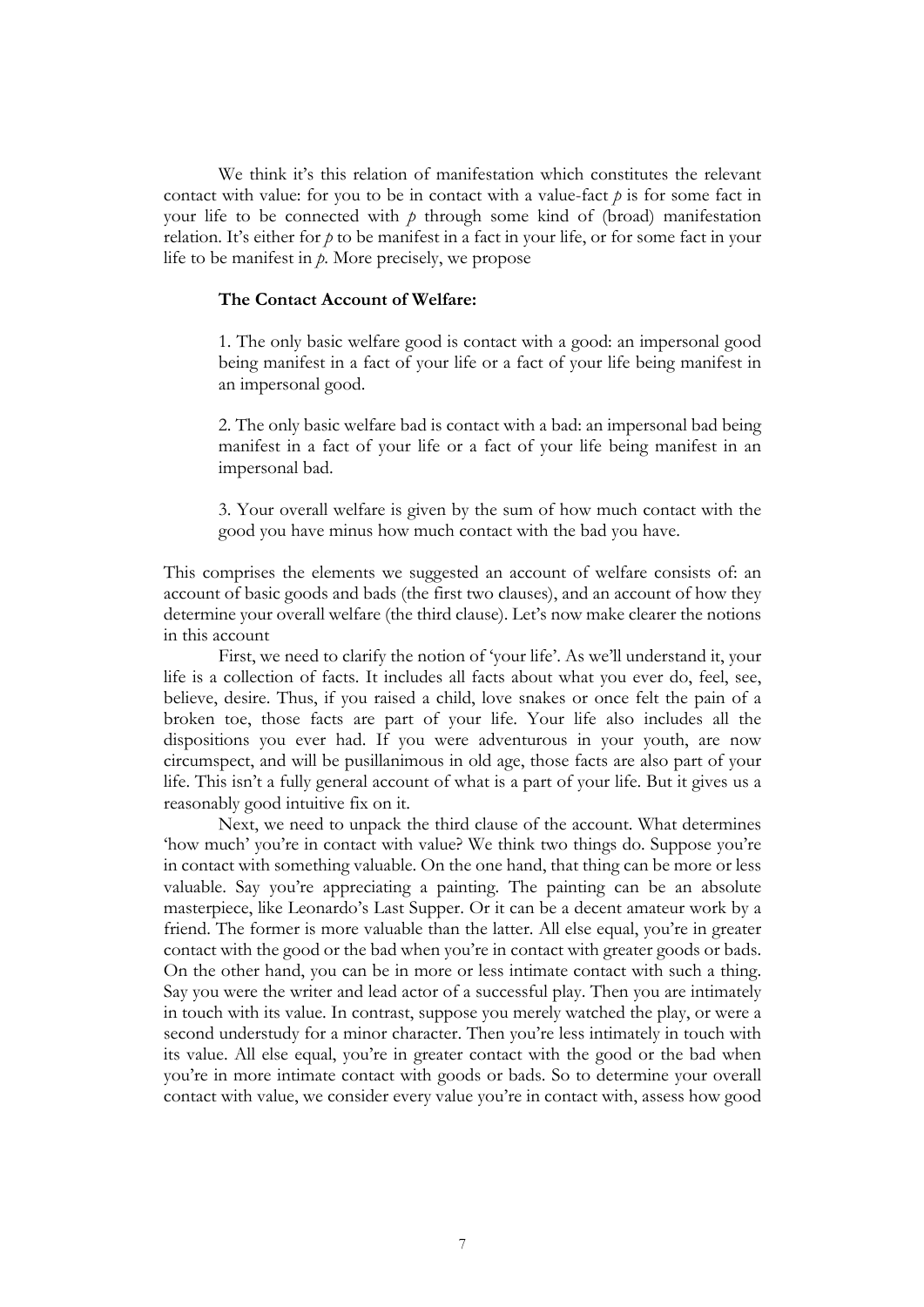or bad it is, and multiply that by how intimately you are in contact with it. The resulting figure tells us how much in contact you are with value.

Let's say more about these two ideas. First, what is it for something to be more or less valuable? It's uncontroversial that values come in degrees: the Last Supper is more beautiful than the amateur painting, a pandemic worse than one man's flu, the injustice of current racism greater than that of a child getting less cake than its sibling. We think our analysis of values above provides a good analysis of this gradability. As we'll understand it, for something to be more or less good or bad is for the responses it's fitting to have about it to be more or less intense. Other things equal, the amount of sorrow it's fitting to feel about a pandemic is greater than that it's fitting to feel about one man's flu. And this means the former is worse than the latter. It should be almost as uncontroversial that we can compare not just instances of the same kind of value, but instances of different values as well. The injustice of current racism is greater than the beauty of the latest Brazil football kit. And again, we can understand this in terms of fitting responses. Other things equal, the emotional resources (anger, sadness, shock) it's fitting to invest vis-à-vis current racism are greater than the resources (appreciation, affection) it's fitting to invest vis-à-vis the Brazil jersey and shorts. This means the disvalue of the racism is greater than the value of the kit.<sup>6</sup>

Second, what determines the intimacy of your contact with a value? We think this can be understood in terms of *centrality*. On the one hand, some things are more central to your life than others: your love for your partner is more central to your life than your aversion to bats. On the other hand, some things are more central to a value than other things: the ingenuity of 'Strawberry Fields Forever' is more central to the magnificence of the Beatles than that of the cover songs they played at their early gigs. This intuitive notion of centrality can be interpreted ground-theoretically: *x* is more central to *y* than *z* insofar as it grounds *y* to a greater degree. The overall shape of your life, say, is grounded in both your love for your partner and your aversion to bats. But the former grounds it to a greater degree, and so is more central to it.<sup>7</sup> Now we suggest you're more intimately connected to a value insofar as things more central to your life are manifest in things more central to the value, or vice versa. Notably, this makes the intimacy of your contact commensurable across values as well. We can compare the centrality of various things to your life and to various values. Thus we can say, for instance, that you're more intimately in contact

<sup>6</sup> We're not claiming that different values are always comparable in this sense. Plausibly, there's often no facts about which fitting responses are at least as strong as which other responses. But equally plausibly, there's often no facts about which values are equally great as which other values. Such incomparability in impersonal values will lead to incomparability in welfare too: often, there won't be any facts about which lives are at least as good for you as which other lives. We think that's independently plausible.

<sup>7</sup> The idea that grounding comes in degrees has not yet been explored in the literature. But it is very intuitive. The existence of a four-legged table is grounded in greater degree by the existence of the table top and its first three legs than by that of the final leg: the former makes a greater constitutive contribution than the latter. And it's quotidian to analogize grounding to causation (Fine 2012, 40; Schaffer 2016; Wilson 2018), a notion that clearly comes in degrees: one thing can make a greater causal contribution to some event than another. So we see this lack of exploration as a shortcoming in the literature rather than the idea.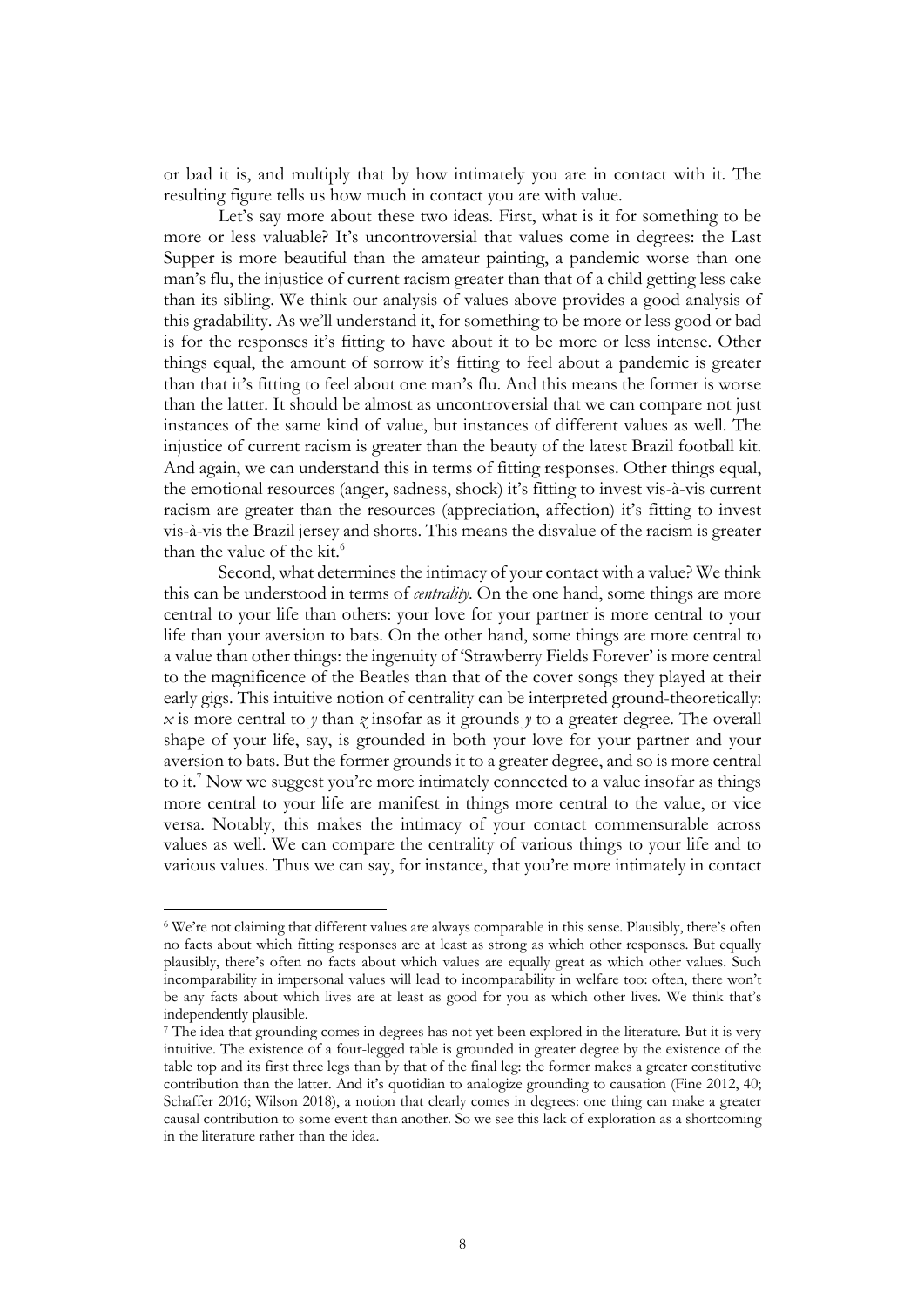with the virtuousness of your son than with the ugliness of some suburb you visited briefly.

The Contact Account says your overall welfare is determined by the 'sum' of your contact with the good minus your contact with the bad. Thus we simply determine the measure of your overall contact with the good, and of your overall contact with the bad, in the manner just explained. We detract the latter from the former. The resulting figure tells us how good your life is for you on the whole. That's the view. Let's now see why we think this is a good account of welfare.

## **4. Extensional Adequacy**

How should we evaluate an account of welfare? The most important criterion for such an account is its extensional adequacy. We have intuitions about which things make your life better or worse. Other things equal, the more a theory of welfare vindicates these intuitions, the better it is. In this section, we'll argue that (together with plausible background assumptions) the Contact Account vindicates a broad range of common sense intuitions about welfare.

#### *4.1 Achievement*

Let us start with achievements. Intuitively, achievements are a cornerstone of the good life: a life full of achievements seems enriched, a life denuded of them impoverished. It is good for you to complete an arduous hike, cure cancer or prove Goldbach's conjecture, to write a great novel or cook a fine meal.<sup>8</sup> The Contact Account vindicates this claim. In each of these cases, your achieving something involves your being in active contact with a good. The completion of an arduous hike is a good: it warrants admiration and commendation. But your completion of such a hike manifests<sub>n</sub> your dispositions: your strength of will, stamina or surefootedness. That you're strong-willed, say, means that if you want something you won't give up until you have it. And that you've completed your hike manifests*<sup>n</sup>* this disposition: you completed it because you wanted to and because when you want something you won't give up. Thus in completing your hike, you're manifest in a good. The same is true for other achievements. An elegant proof is a good: it warrants aesthetic appreciation. And the proof will manifest<sub>n</sub> your intellectual abilities: your creativity and rigor. Great novels, fine meals and medical cures are all goods. When you produce them, they manifest your eloquence, culinary talents or scientific perseverance. More generally, when you achieve something, you produce a good that manifests your dispositions. Thus achievements benefit you.

The account can also explain why doing difficult bad or pointless things typically doesn't seem to make your life better.<sup>9</sup> Suppose you execute an intricate terrorist attack, and kill a thousand people. This might have been very hard to pull

<sup>8</sup> For an extensive study of the nature and value of achievements, see e.g. Bradford (2015); also Hurka (2015, ch. 5).

<sup>&</sup>lt;sup>9</sup> Although for a contrary view, see Bradford (2015, 162-70).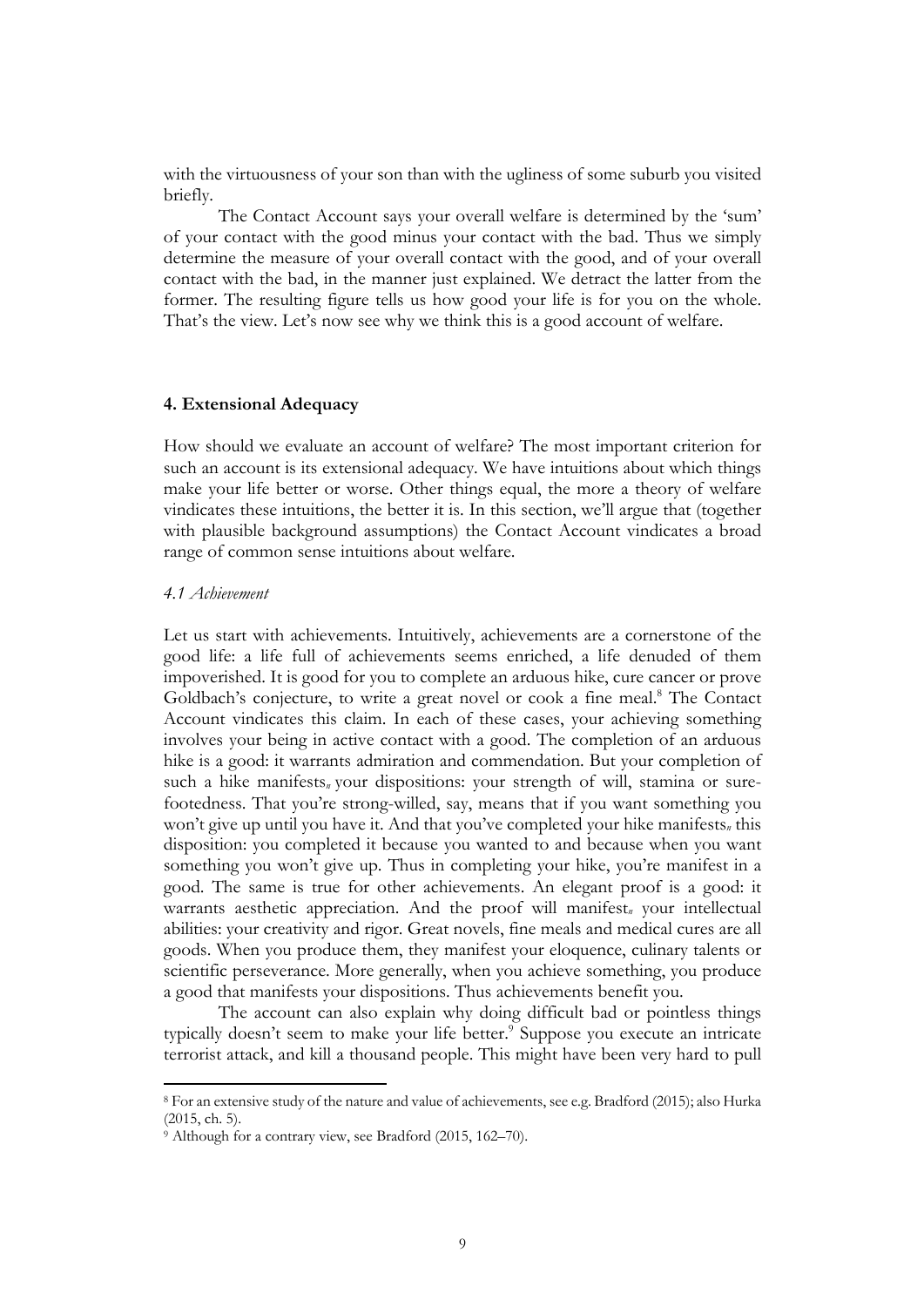off. But that doesn't make it valuable for you. Or suppose you count the blades of grass on the lawns of Harvard University.10 This may be anything but easy. But it doesn't seem to contribute to your welfare. The Contact Account can explain this. Your attack puts you in contact with something bad: a thousand deaths. So it actually makes your life worse. Counting blades of grass is of no impersonal value. So it doesn't make your life better. Thus, bringing about a bad or pointless thing is not an achievement in the sense that contributes to welfare.

# *4.2 Friendship*

Friendships too seem a key component of the life well-lived. Here we mean friendships broadly to cover most roughly symmetrical, prolonged good relationships between people: relationships involving mutual trust, respect and good will, smaller or greater acts of benevolence, time spent together, and so on. Such relationships benefit you.<sup>11</sup> The Contact Account can explain this. In friendships, you're in contact with your friend's valuable properties. On the one hand, your friend's value will be manifest in your life. Their kindness, for instance, is a good. It's also a disposition, to the effect that if they think someone needs help, they'll help them. The many small acts of assistance you receive from them will manifest*<sup>n</sup>* this disposition. So they'll put you in contact with the value of their kindness. In a similar manner, your friend's loyalty, wisdom or warmth will be manifest in your trust, understanding or sense of comfort. On the other hand, your dispositions will be manifest in valuable features of your friend. The fact that they've had a wonderful evening, for instance, is a good. It's partly grounded in them having had many good laughs that evening. And this fact in turn manifests*<sup>n</sup>* your funniness. So, their laughing puts you in contact with a good. In like manner, your respectfulness and loyalty will be manifest in their self-esteem and sense of being at home with you. Thus friendships put you in contact with the good in your friends' lives.

Let's contrast friendship with enmity: symmetrical relations involving the desire that another person do badly, careful attention to their bad qualities, smaller or greater acts of vindictiveness, and so on. This is a harmful sort of relationship: it makes your life worse to have enemies. And the Contact Account explains this as well. When your enemies harm you, those harms manifest*<sup>n</sup>* their vices and character failures. Thus, they put you in contact with your enemies' bad features. Similarly, when you harm your enemies, you put yourself in contact with various bads. They will be badly off, and this will manifest*<sup>n</sup>* your vindictiveness or animosity towards them. Thus, on the Contact Account, such enmity is bad for you.

#### *4.3 Knowledge*

Many people think knowledge is part of the good life. Perhaps this doesn't apply to all knowledge: knowing how many grains of sand there are on Rockaway beach may not benefit you at all. But it applies to important knowledge: learning the fundamental laws of physics or understanding key facts about human psychology or

<sup>10</sup> This example is of course from Rawls (1971, 379).

<sup>11</sup> The classic statement of this is Aristotle's *Nicomachean Ethics* (bks. VIII and IX).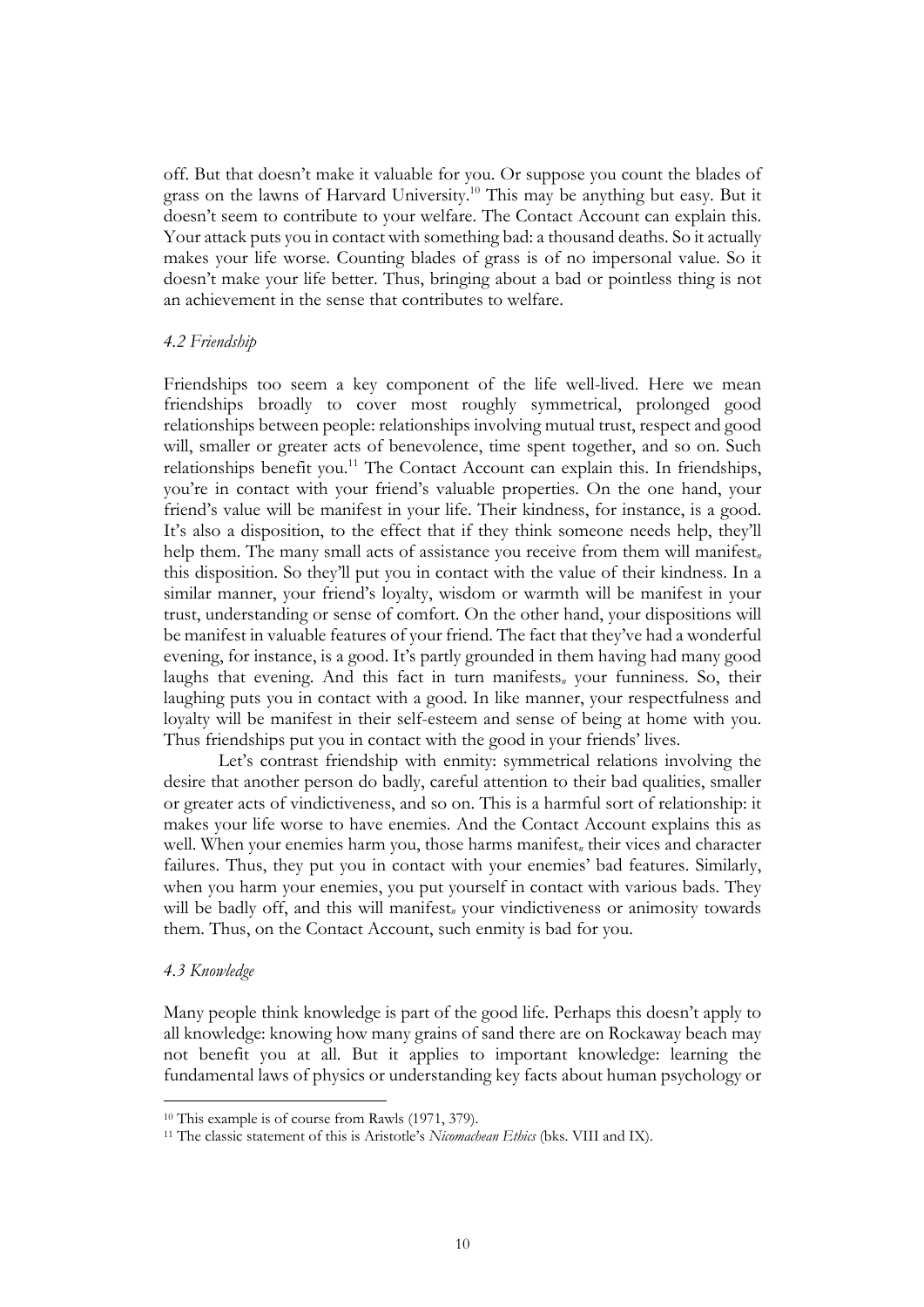evolution, say, in itself seems to make your life better for you.12 Again, the Contact Account can explain this. The most straightforward explanation employs the active aspect of contact. Your important knowledge is impersonally valuable: the universe seems a little better, more fittingly the object of admiration, satisfaction and pleasure, because there aren't only flowers and chicken but higher forms of knowing and understanding. But to have such knowledge you must have exercised your epistemic capacities: your capacity for understanding and reasoning, or your attentiveness, thoughtfulness or smartness.13 Thus your knowledge manifests*<sup>n</sup>* your dispositions. So, when you have important knowledge, you're in contact with something impersonally good.

There's also a second, passive way for knowledge to improve your life. Often, the important facts you know don't leave you entirely cold. You might wonder at the mass-energy equivalence, say: at the beauty of  $E=mc^2$ . You might think the depth of our subconscious minds, or the fact that we've evolved from single-celled organisms, is astonishing. These attitudes will themselves be manifestations of the wonderfulness of these facts: it's because they are wonderful that they're disposed to make people wonder at them, and your wonder manifests*<sup>n</sup>* this disposition. And of course their wonderfulness is a value. So, if you're appropriately moved by the facts that you know, that's another way for you to touch the good.

#### *4.4 Pleasure*

Plausibly, pleasure generally contributes to welfare: if an experience is pleasant, it usually benefits you. Pain generally detracts from it: if an experience is painful, it usually harms you. Here we're thinking of pleasure and pain as phenomenological states. The intuition is that some phenomenological states (the pleasant ones) are generally good for you, while other such states (the painful ones) are generally bad for you. The Contact Account can explain this. The simplest explanation is that, generally, pleasures are impersonally good and pains impersonally bad: you should generally be pleased by the prospect of a world full of pleasures and displeased by that of a world full of pains. Additionally, pleasures and pains ground all sorts of dispositions. When you're experiencing pleasure, you're disposed to like your situation, and to try and make it persist or seek it again. When you're in pain, you're disposed to dislike your situation, and to escape it now and henceforth.<sup>14</sup> When these dispositions are manifest*<sup>n</sup>* in your life—in your actions, likes and dislikes—that puts you in touch with the value of your own sensations. So generally, your feeling pleasure will make your life better while your being in pain will make it worse.15

<sup>12</sup> For an elaboration and defense of this view, see e.g. Hurka (1993, chs. 8–10; 2015, ch. 4); a classic, extreme instance of this view (with respect to philosophical wisdom in particular) is given in Plato's *Apology* (esp. 38a).

<sup>&</sup>lt;sup>13</sup> For a defense of this position, see e.g. Sosa (2007) and Greco (2010).

<sup>14</sup> Mørch (2020, 1082–84) argues for a similar claim. She thinks that pleasures and pain *just are* dispositions. We prefer the position that they *ground* dispositions, but either position is adequate for our story.

<sup>15</sup> The phenomenological account of pleasures we're presupposing here is prominent (see e.g. Kagan 1992; Crisp 2006b; Smuts 2011; Bramble 2013). However, our argument can stand even if there's no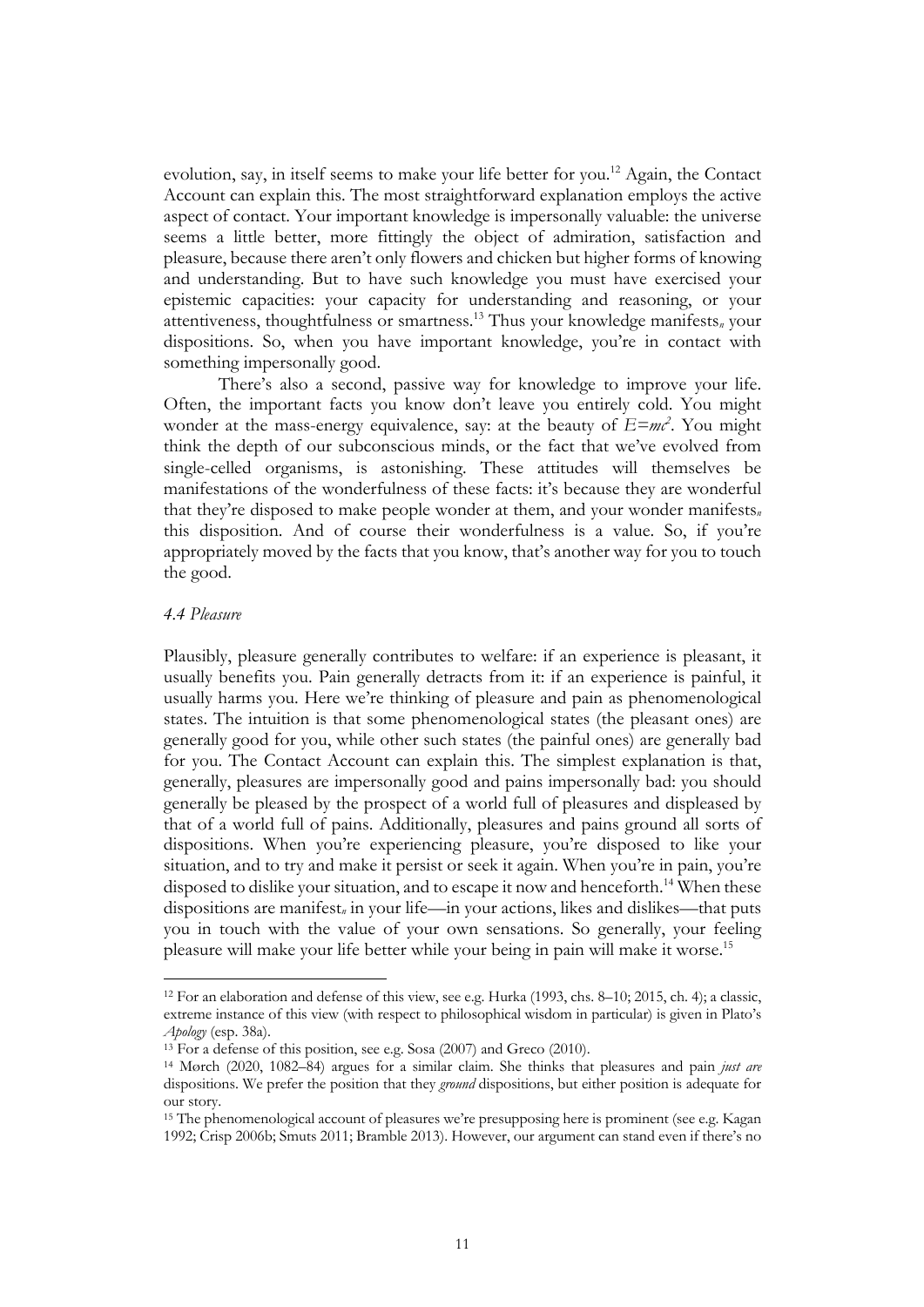But pleasures and pains can affect your welfare in a second way. Often, they're a constitutive part of fitting responses to other goods and bads. And thus they'll manifest them. Consider the pleasure involved in you laughing at a joke. Your amusement is the fitting response to the funniness of the joke. Thus it manifests that funniness. But your pleasure is a constitutive part of that amusement: you're pleased in virtue of being amused. And if you didn't feel pleased, your guffaw would be a mock laughter or sarcastic expression of contempt. It wouldn't be genuine amusement. So, your pleasure manifests the joke's funniness. And on the Contact Account, that's another reason for why it is good for you. The same goes for your enjoyment of poetry, your delight at a ballet, or your appreciation of a whisky. The poetry is sublime, the ballet beautiful, the whisky well-made. Your pleasure in such things puts you in touch with these values. And thus it is good for you. A parallel point applies, *mutatis mutandis*, to many pains. Pains aren't just bad in themselves. Having them generally also puts you in contact with other bads.

This explanation of the welfare value of pleasures and pains has interesting implications. It means not all pleasures and pains are good or bad for you. Consider the headache of a Stoic. Suppose this headache causes no aversive reaction in them: they don't mind their pain at all. On the Contact Account, this pain isn't bad *for them*. Its disvalue isn't manifest in their life. Or consider pleasures about which you fittingly feel guilty. Suppose you enjoy watching trashy television. But you're appropriately displeased by your own pleasure: you rightly think it's wrong for you to find Love Island so entertaining. On the Contact Account, these pleasures aren't good for you. Indeed, they're positively bad for you, as their ill-fittingness is manifest in your negative appraisal of them. We think all of this is plausible. Pains and pleasures that leave you cold often don't affect your welfare at all. And pains you love can make your life better, while pleasures you disdain can make it worse.

#### *4.5 Virtue*

As a final example, let's look at virtue. Intuitively, virtue contributes to the good life.16 We think this ancient wisdom takes three forms. First, bringing about *good things* is good for you. At least in one respect, it benefits you when you help maintain a valuable trail, save a person from drowning, or distribute mosquito nets. Our account explains this easily. When the trail gets maintained, because of your money, that's valuable. And this maintenance manifests*<sup>n</sup>* your generosity. So your donation puts you in contact with a good. Similarly, your courage or charitableness might be manifest in the good of someone being saved or getting a mosquito net. Thus the Contact Account explains why it benefits you to do good. Of course, the opposite is true as well: it will often be bad for you to bring about bad things. If you punch

common phenomenology of pleasures. Plausibly, there is *some* set of sensations that are impersonally valuable and benefit you because of their phenomenology—even if they aren't your 'pleasures'. Our argument goes through for them. If there's no such set of sensations, our argument doesn't go through. But then that's exactly right too: there is no set of sensations that benefit you because of their phenomenology.

<sup>16</sup> For a modern defense of this, see e.g. Hurka (2015, ch. 6); a classic defense of this view is given in Plato's *Republic* (esp. bk. IV).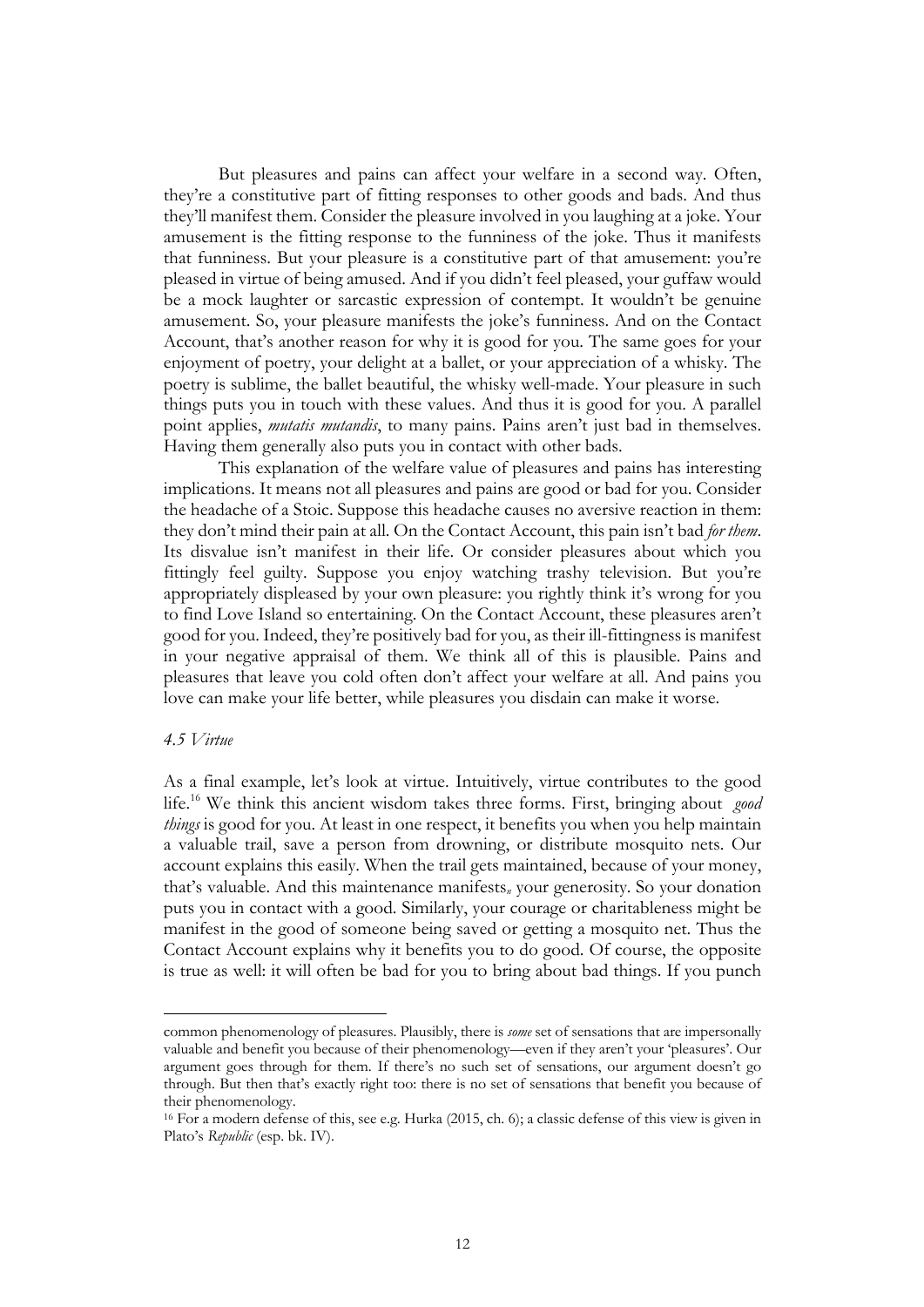someone in the nose, their pain will be bad, and manifest your violence. That puts you in touch with a bad.

There's a second aspect to this wisdom. Often, merely doing the *right* thing also seems to make your life better. And that's so independently of whether the right thing is right in virtue of producing good. Suppose you could benefit a colleague by hiding the whiskey they keep in their office. But they don't want you to do so: they say that their drinking is none of your business. And suppose that (even though it would have better consequences) it's wrong to benefit your colleague against their will: such paternalism is disrespectful. Intuitively, if you respect your colleague's decision, your life is a little better for you. Our account can explain this as well. Often, if you act rightly, that itself is of impersonal value in our sense: it warrants a certain form of satisfaction, pleasedness, commendation. And it will be a manifestation*<sup>n</sup>* of your dispositions: your respectfulness and sensitivity, say. So your acting rightly puts you in contact with the good. And again, the reverse holds as well. If you act wrongly, that's bad, and will typically manifest your disrespectfulness, selfishness or rudeness.

Here's a third form of the ancient wisdom. Your being *virtuous* is good for you. Here we understand being virtuous as having fitting attitudes about morally relevant things: feeling compassion with those who suffer, distraught by injustice, pleased about people getting what they deserve, and so on.17 Our explanation for why such virtue can benefit you is similar again. Your having fitting attitudes is in itself impersonally good: it warrants some admiration, perhaps some commendation or reassurance. And this good will manifest*<sup>n</sup>* your dispositions: your empathy or sense of justice. So again, such virtue puts you in contact with the good. And here, the opposite holds again. If you have unfitting attitudes, that's bad, and will typically manifest your insensitivity, egotism or carelessness.

The Contact Account thus explains the value of a wide variety of intuitive welfare values. It explains why achievements, friendships, knowledge, pleasure and virtue seem to contribute to your welfare, while enmities, pain and vice seem to detract from it. It is, as far as we see, extensionally adequate: for anything that is intuitively good or bad for you, the Contact Account, together with plausible assumptions, entails its being so. Moreover, the account's explanations seem to be plausible. So the Contact Account does very well on the first and most important criterion for an adequate theory of welfare.

We think this makes the account preferable to hedonism and desire satisfactionism. According to hedonism, pleasure is the one basic welfare good and pain the one basic bad. According to desire satisfactionism, the satisfaction of your desires is the one basic welfare good, and their frustration the one basic bad. There are many variations and defenses of these views, and we can't substantiate our verdicts on them in any depth here.<sup>18</sup> But we think both fail to adequately account for our intuitions. Our reasons are entirely familiar. We think intuitively it's other

<sup>17</sup> For such an account of virtue, see Hurka (2001); for a classical source, see e.g. Augustine's *City of God* (esp. XV.22).

<sup>18</sup> For overviews of hedonism and desire satisfactionism, see Gregory (2015) and Heathwood (2015) respectively.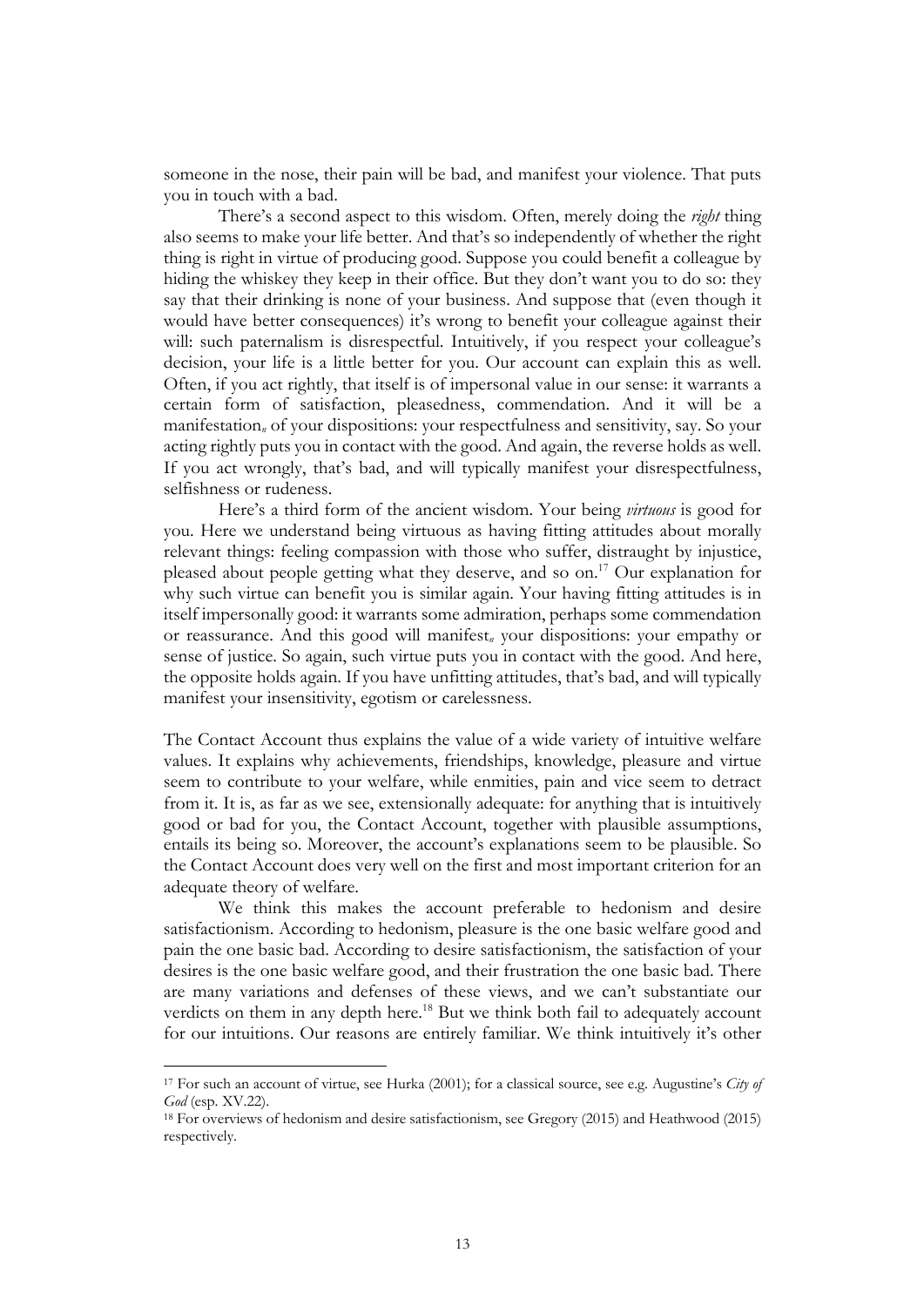things equal better not to live in an experience machine. Thus hedonism seems to undergenerate welfare goods: there are some intuitive goods it can't capture.<sup>19</sup> Equally, we think intuitively the satisfaction of pointless desires, like counting blades of grass, doesn't improve your welfare at all. Thus desire satisfactionism seems to overgenerate welfare goods: it says some things are goods that intuitively are not.<sup>20</sup> If all of this is right, the Contact Account is in a crucial way preferable to hedonism and desire satisfactionism.

#### **5. Explanatory Virtues**

There's more to evaluating theories of welfare than extensional adequacy. Such theories should also give a good explanation for why things affect your welfare in the manner they do. They should realize *explanatory virtues*. What exactly constitutes an explanatory virtue is contentious. But plausibly, among other things, a theory's account of why things benefit or harm you should be unified, elegant and explanatorily powerful. In this section, we argue that the Contact Account does relatively well with respect to these virtues. To mount this argument, we'll contrast the account with standard objective list theories. These theories say there's a list of basic welfare goods and bads. To have a concrete example (built on the intuitions from section 4), consider the view on which achievements, friendships, knowledge, pleasure and virtue are the basic welfare goods, and enmity, pain and vice the basic bads. Let's call this view  $OL^{21}$  OL may well be extensionally adequate: we won't argue that it isn't. But it suffers from at least three explanatory vices. Thus, we think the Contact Account is more explanatorily virtuous than standard objective list theories.

First, OL has a problem of disunity. This problem arises in two places. On the one hand, OL says there are exactly five fundamental things that can make your life better, and three that can make it worse. But what unites each list of things? OL has no answer to this question. Indeed, it claims that there is none. But other things equal, it seems preferable to have such an answer—to give a unified account of the things that can contribute to or detract from your welfare.<sup>22</sup> The Contact Account provides such an account. It says that what unites the things that can contribute to your welfare is that they're the impersonal goods: they're the things that in themselves warrant a positive response. Similarly, what unites the things that can detract from your welfare is that they're the impersonal bads: they're the things that in themselves warrant a negative response. Thus, the account doesn't offer mere *lists*

<sup>19</sup> This argument is of course from Nozick (1974, 42). For responses to it, see Crisp (2006a) or Bramble (2016a; 2016b).

<sup>20</sup> For responses to the problem of such desires, see Heathwood (2005) or Bruckner (2016).

<sup>21</sup> For examples of objective list theories, see Finnis (1980, chs. 3–4), Parfit (1984, Appendix I), Fletcher (2013) and Hooker (2015). None of these exactly coincide with OL, but we think they face the same issues.

<sup>22</sup> Sumner (1996, 46) and Bradley (2009, 16) make a similar complaint.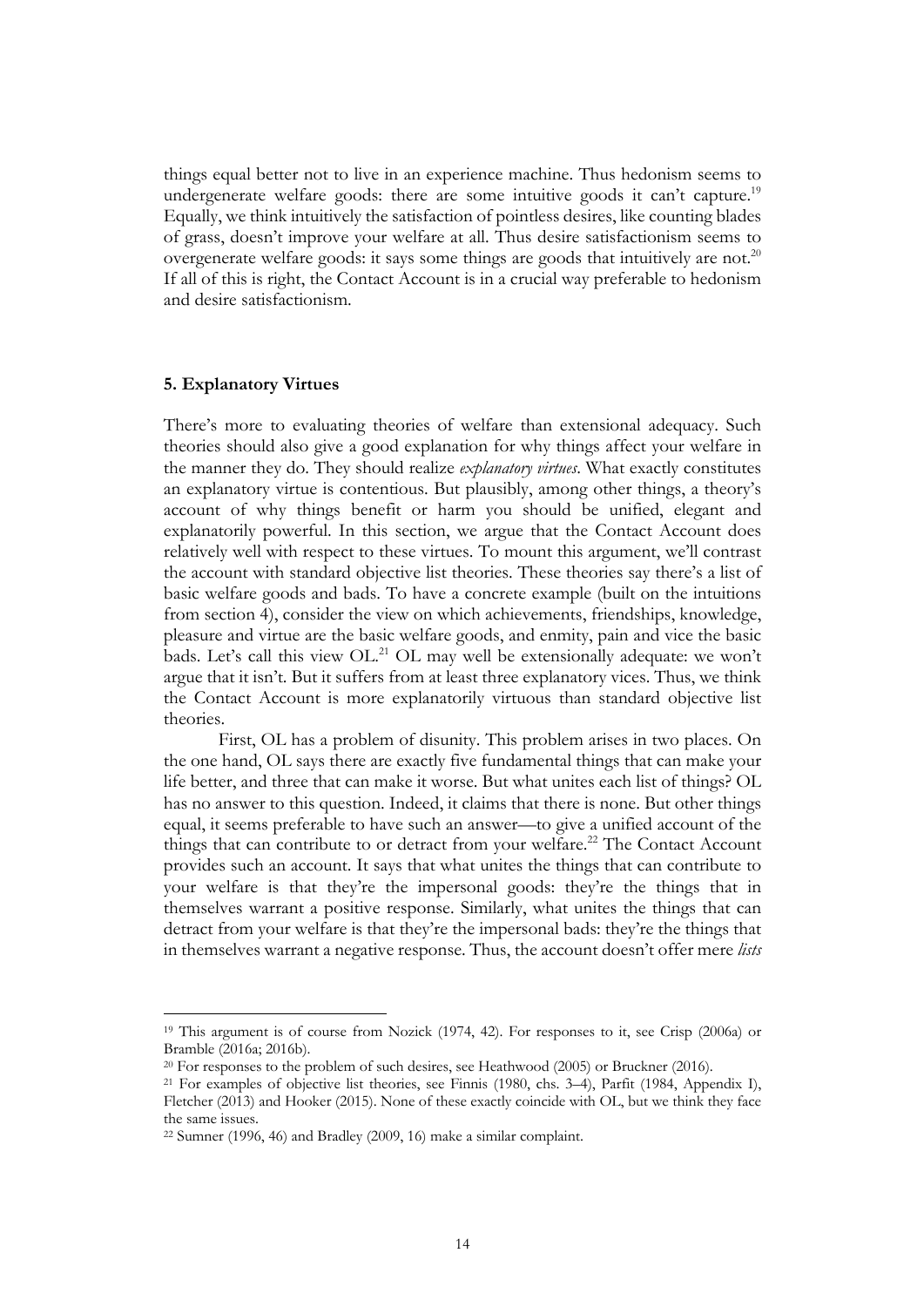of the goods and bads that can impact your welfare. It gives a unified account of them.

On the other hand, OL provides no unified account of your relationship to the goods and bads. OL says, for example, that knowledge, friendship and achievement are good for you. But of course some instances of these things don't benefit you at all: Stephen Hawking's knowledge isn't good for you, and nor are Jane Austen's achievements or Pope Francis's friendships. Rather, it's only your knowledge, your achievements, your relationships which benefit you. But on the face of it, what makes something your knowledge differs from what makes something your achievement or friendship. Something is your knowledge, perhaps, when it's in part constituted by things going on in your head. Something is your achievement, perhaps, when it's in part constituted by your actions. A unified account of these relationships seems elusive. So it's not obvious that OL can give a unified story of how you must be connected to a good or bad in order for it to affect your welfare. The Contact Account provides such a unified story. It says a good or bad will affect your welfare if and only if you have a connection to it through a manifestation relation.

These two issues of disunity are related. One might think OL can answer at least the first worry. In particular, one might think it can simply adopt the Contact Account's story of what unites the goods and bads: it can say they're the things that in themselves warrant a positive or negative response. However, this reply to the first problem of disunity massively exacerbates the second. There's an enormous, indefinite number of things that warrant some such response: the fact that you produced a beautiful painting, recklessly caused five deaths or are unjustly imprisoned; the fact that the Last Supper is beautiful, that someone died in 5th century China or that Queen Victoria told a good joke in March 1882. Among these goods and bads, only those that are appropriately related to you affect your welfare. But OL gives no unified account of these relationships. And now it must not only give an account of the appropriate relationships to five different values: it must give an account of such relationships to an enormous, indefinite list of values. Unless OL provides such an account, it has to admit a disunified multiplicity of such relations. Now of course the advocate of the view could give a unified account of these relationships: they could understand them in terms of our notion of contact. But then, of course, their view has simply collapsed into the Contact Account.<sup>23</sup>

Second, OL faces a problem of inelegance. The problem concerns the relation between OL's accounts of basic welfare goods and welfare bads. According to OL, there are five basic goods and three basic bads. Thus, not every basic good has a single, symmetrical, opposite bad. Nor is it obvious how to render OL symmetrical. For instance, what's the opposite of knowledge? You might have no

<sup>&</sup>lt;sup>23</sup> One might worry that the Contact Account features a kind of disunity too. For all we've said, the impersonal values—the admirable, the sublime, the funny, and so on—might be unified in the thin sense that they all make certain responses appropriate. But they aren't unified in any deeper way say, in all ultimately being reducible to the value of pleasure and pain. We agree that, other things equal, it's preferable to have a more deeply unified account of impersonal value too. And if there is one, the Contact Account can adopt it. But we doubt that any such account even remotely fits our intuitions.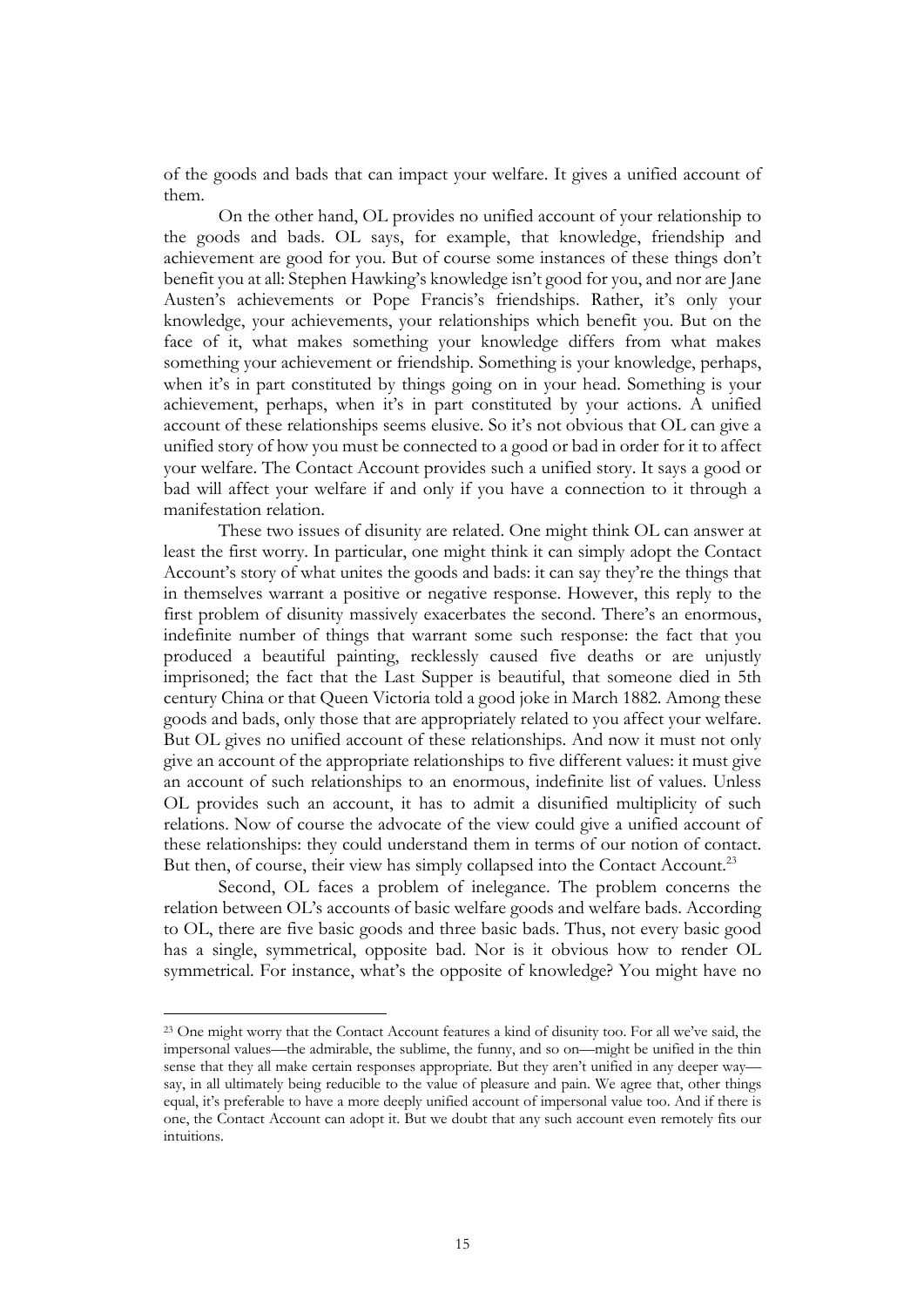belief at all about a proposition, or a false belief that's justified, or a false belief that's unjustified. All of these things are ways of not knowing. Yet it's not obvious which of them should count as a basic bad, or whether all of them should, and equally so. Similarly, what's the opposite of an achievement? You can fail in doing something that would be good, or have success in doing something pointless or bad, or you can simply not do anything at all. All of these things are opposed to achievement. But it's not obvious which of them is basically bad, or whether all of them are, and whether they are equally bad. So it's not clear how to make OL symmetrical in its account of welfare values.24 To that extent, OL is inelegant. Again, the Contact Account does much better. It says the basic good is contact with the good and the basic bad contact with the bad. The latter is in a natural sense the opposite of the former. Thus the account is symmetrical and elegant.

Third, OL has a problem of explanatory weakness. The issue here is the comparison between different goods and bads, or the exact contribution of a particular instance of virtue, knowledge or pain to your welfare. Compare your suffering from intense back pain for a month with your giving a dollar to a beggar. OL says the former harms you while the latter does you good. And presumably, it should say the former harms you more than the latter benefits you: that the overall welfare effect of your back pain combined with your donation is negative. No doubt OL *can* say that: it can simply stipulate that intense pains are more harmful than small acts of virtue are beneficial. But OL doesn't have an explanation for why this is so. More generally, it doesn't have an explanation for why different welfare goods and bads compare in a particular way, or contribute to your welfare to the extent that they do. It posits unexplained facts about this. In this respect, OL is explanatorily shallow.

The Contact Account does have an explanation here. It says the contribution of a particular contact with value to your welfare is determined by the degree of the impersonal value and the degree of your contact with it. The degree of impersonal value is commensurable across values: it always corresponds to the intensity of the responses that it renders fitting. The degree of your contact with a value is also commensurable across values: it's always determined by the centrality of your connections with the value to your life and to it. So, the Contact Account has a general story about the exact contribution of particular goods and bads to your welfare. In this respect, it's explanatorily deep.

Now we have only considered OL as an example of an objective list theory. But these points seem to generalize to all standard theories of this kind. These theories face three problems: disunity, inelegance and explanatory weakness. The Contact Account evades each problem. To this extent, it's preferable to them.<sup>25</sup> To sum up, we think the overall dialectical situation is as follows. The most important

<sup>24</sup> For more on this, see Kagan (2015).

<sup>25</sup> Note that we're only talking about 'standard' objective list theories. We're not sure whether our points apply to *all* such theories. That's because we're not sure how best to define this class of views. (For the difficulties of doing so, see e.g. Fletcher 2016.) In particular, we're not sure whether, on the best definition, the Contact Account itself classifies as an objective list theory: one the one hand, the account does say your welfare is determined by objective goods; on the other hand, it doesn't offer a mere *list* of such goods. Nothing of philosophical importance hinges on this definitional question, so we leave it open here.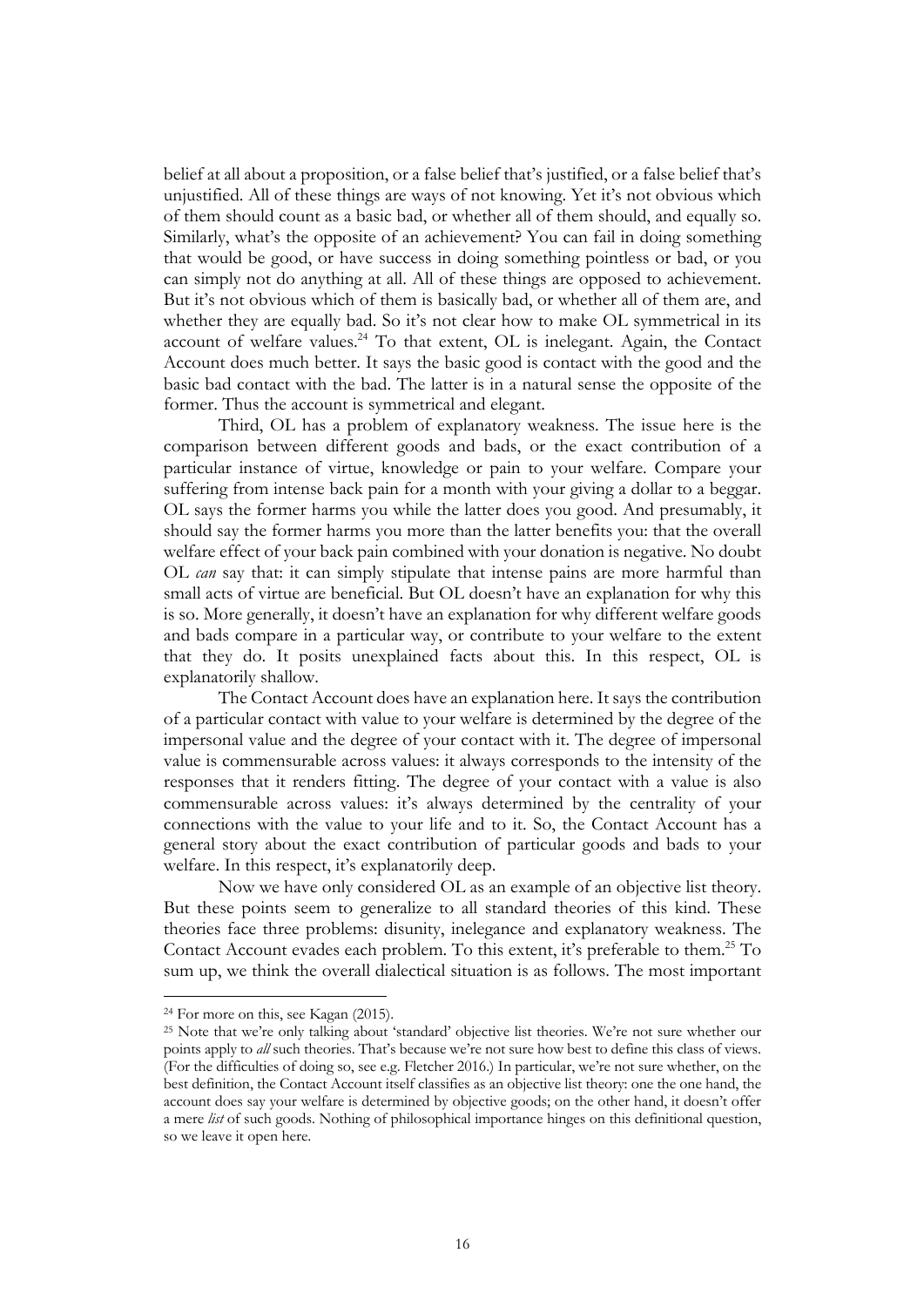desideratum of a theory of welfare is that it fits with the intuitive data. On these grounds, the Contact Account seems superior to hedonism and desire satisfactionism. Yet a theory of welfare should also be explanatorily virtuous. And standard objective list theories have the just-mentioned explanatory vices. On these grounds, the Contact Account seems superior to them. So we think the Contact Account of welfare is worth taking very seriously indeed: it has clear advantages over all its main rivals.26

## **6. Alienation and Hybridization**

To end our paper, let's address a salient objection. This objection parallels a standard worry about objective list theories. Suppose you have almost everything on OL's list of goods: friendships, achievements, knowledge and so on. But you suffer from depression, so it all leaves you entirely cold: you don't feel a glimmer of excitement, appreciation or satisfaction about it. You're subjectively alienated from the objective goods in your life. Intuitively, your life isn't very good for you. But standard objective list theories seem unable to explain this. They seem to say your own attitude to the goods is irrelevant to your welfare: that all that matters is their objective value.27 A similar worry arises about the Contact Account. You might be in close contact with the good, but totally apathetic about it: left cold by your involvement with beauty, achievement or virtue. Intuitively, one might think, this means your life isn't good for you. But the Contact Account, seemingly, can't capture this. It seems to say you can enjoy a good life while being alienated from everything that grounds its value.

We think the account can be defended against this objection. To begin with, welfare is less subjectivist than the objection suggests: intuitively, even if you don't subjectively value it at all, an objective value can benefit you. Suppose Leonardo thoroughly lacked any appreciation for the Last Supper: he thought he'd messed up composition, colors and expression completely. Still, that he produced one of the world's most sublime paintings seems to benefit him quite substantially. Even if he didn't see it, the value of the painting would have made it fitting for him to be very pleased for his own sake. It makes it fitting for us to be very pleased for him, or to desire quite strongly to be in his shoes. So in principle, values can benefit you even if you're alienated from them.<sup>28</sup>

<sup>&</sup>lt;sup>26</sup> There's a fourth prominent rival: perfectionism—the view that the welfare of a member of species *S* consists in the development and exercise of the capacities essential to *S* (see e.g. Hurka 1993; Kraut 2007; also Nussbaum 2011). Perfectionism also faces serious problems. For instance, it seems unable to explain why the life of a perfect human is better than that of a perfect bumblebee: both perfectly develop the capacities essential to their kind. And it seems unable to present an account of our nature that both has plausible welfare-implications and genuine explanatory power (see Dorsey 2010, 65– 68). For what it's worth, we think the Contact Account is therefore superior to perfectionism as well. <sup>27</sup> For this sort of point, see Railton (1986, 9) or Kagan (2009, 254). For further discussion, see Fletcher (2016, 156–58).

<sup>28</sup> For this thought, see Hooker (2015, 31–33), Sarch (2012, 444–45) or Woodard (2015, 165–67).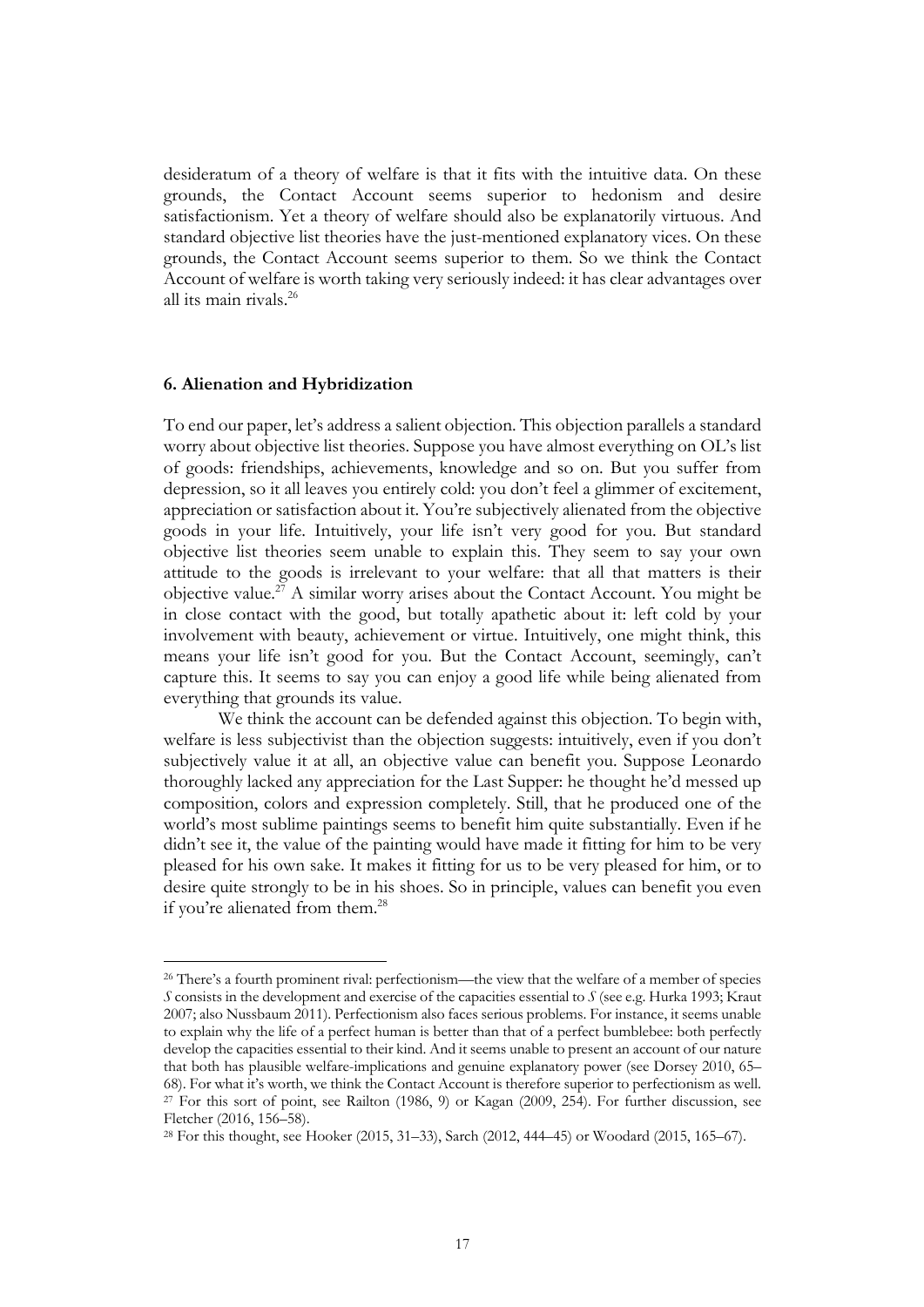Now perhaps a proponent of the alienation challenge could accept this. They could admit that your subjective valuing isn't a *necessary* condition for you to get any benefit from an objective value at all. But they could insist that your valuing *amplifies* any benefit you get from it. On this view, an objective good in your live can improve your welfare, even if you're alienated from it. But your alienation is still very harmful, as it means you forego a magnification of the relevant personal good. This, we think, is a more tenable position than the view on which alienation strictly precludes any benefit. But it still faces problems. In particular, the objector now has to specify precisely how much amplification your positive attitudes will effect. And they have to specify precisely how much benefit you can get without such attitudes. We suspect that any specifications of these variables will seem somewhat arbitrary, reducing the appeal of the position substantially.

Moreover, it's not clear that the present view is extensionally very different from the Contact Account. That's because the Contact Account itself is much less objectivist than the objection assumes: even on this account, it matters greatly whether you subjectively value your objective values. The reason for this is that a key way to be in contact with a good is to actually value it. This is especially clear for the passive aspect of contact. Suppose you gaze at the Last Supper, but find it ugly. Your experience of it as ugly doesn't manifest its beauty at all: beauty is disposed to manifest in aesthetic appreciation rather than disapprobation. So your staring at the painting won't put you in touch with its goodness. Something similar is true for the active aspect of contact. Suppose you give a sandwich to someone who's hungry. But you don't value their getting that sandwich: it was a sheer coincidence, a total caprice, that you handed it to them. Then their having the sandwich doesn't manifest your compassion or humanity. It might not manifest any of your more central dispositions. So you might not get in much contact with it. More generally, mere passive confrontation with a value or active causal contribution to it isn't enough for you to have a *manifestation* relation to it. Thus even the Contact Account can explain why alienation will generally harm you.<sup>29</sup>

So we think the Contact Account is perfectly tenable in the face of the alienation challenge. But there's also a more concessive response to this objection, which we wish to note. As indicated above, for standard objective list theories, the concessive response is to hybridize the theory. A hybridized version of an objective list theory says the things on the list are good for you (or amplifiedly good for you) only if you have some positive attitude to them.<sup>30</sup> A parallel response is open to the Contact Account. A hybridized version of this account says that contact with the good is good for you (or amplifiedly good for you) only when you have some positive attitude to it. So you need to value your production of beauty or your involvements with the value of your friends: if you don't, on this hybrid theory, they don't give you any (or only an unamplified) benefit. This gives us a contact account of welfare that is more strictly incompatible with your being alienated from the things that make your life good. Given the points in the previous paragraphs, and

<sup>29</sup> Objective list theorists sometimes make a similar point: that many goods involve some attitude towards having the good itself. See Fletcher (2013).

<sup>30</sup> For an overview of these views, see Woodard (2015). For further discussion, see Kagan (2009), Sarch (2012) or Hurka (2019).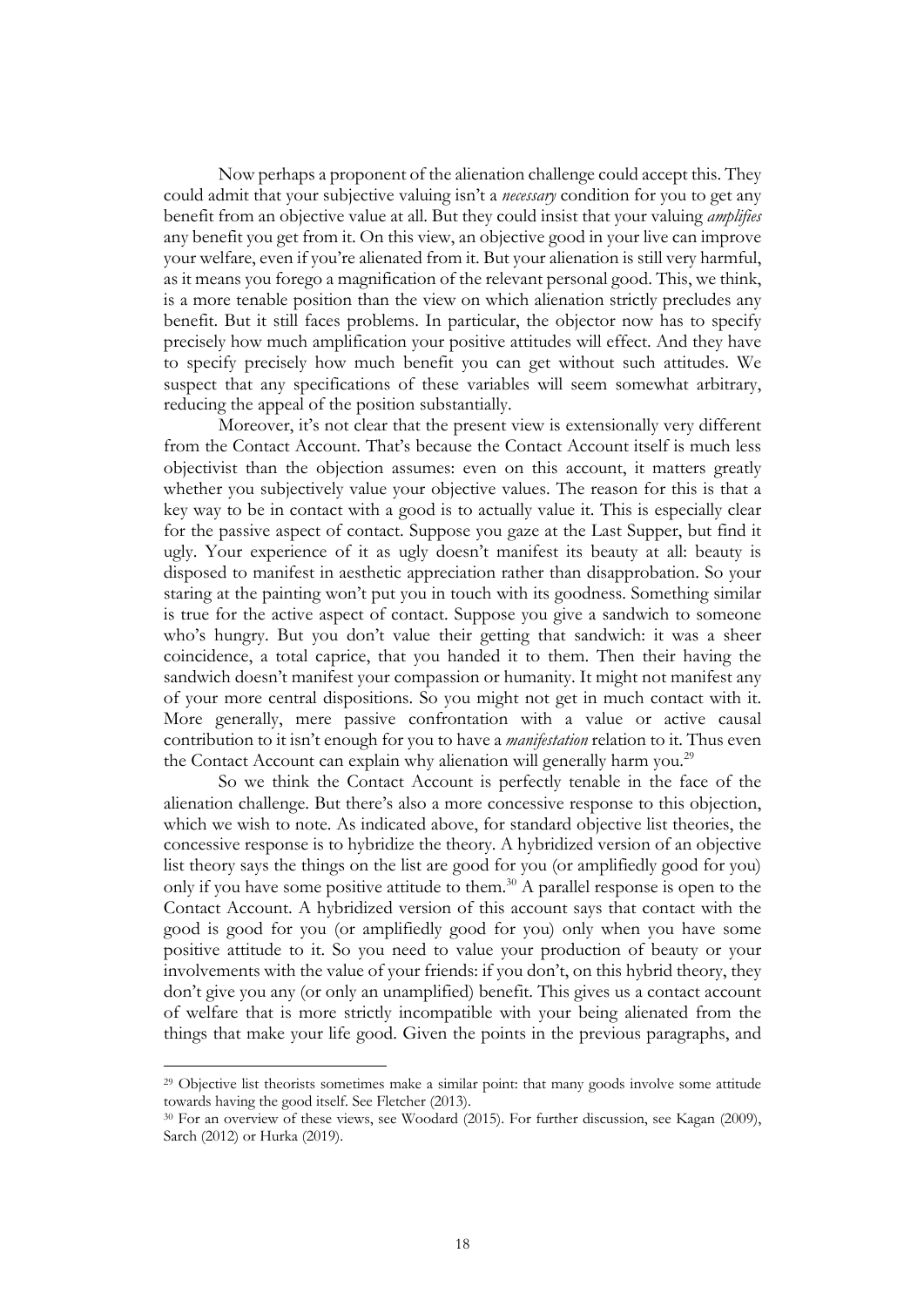given its greater simplicity, we prefer the original Contact Account to this hybridized version. But we think the latter is a decent theory of welfare as well. So, this is an interesting choice point for contact accounts of welfare.

# **7. Conclusion**

We've presented an account of what's good for you: the good life, we claimed, is the life in touch with the good. We've argued that, in contrast to its main competitors, this theory is both extensionally adequate and explanatorily virtuous. And we've shown how it can be defended against a salient worry. We wish to end on a practical note. If the Contact Account is right, how ought you to live, insofar as your welfare is concerned? Generally speaking, you should live a life immersed in goodness and isolated from badness. That is, you should actively bring about valuable things: you should help other people, foster relationships, produce achievements. Equally, you should passively enjoy the good things that there are: you should celebrate your friendships, appreciate the beauty around you, savor the sun's rays when they reach you. At the same time, even just with regards to your welfare, you should avoid doing anything bad: you should not engage in moral wrongdoing, contribute to failure, or produce ugly things. When you face bad things, you shouldn't exactly ignore them: ignoring them would be unfitting, and this unfittingness would harm you. But you should, let us say, be a little Stoic in the face of the bad: you should let the ugliness, the misery and viciousness in this world get you down as little as you fittingly can. This, we think, is a highly compelling portrait of a life lived well.

Let's stress a final point. The Contact Account itself doesn't say which things are impersonally valuable. We've made a number of such claims here: that achievements and beauty are good, that vices are bad, and so on. We think that all of these claims are plausible, given our understanding of impersonal value. But we haven't offered anything like a theory of what's impersonally valuable. To that extent, we haven't offered a fully concrete or complete theory of welfare either. And to be honest, that's not just due to 'the limits of this paper': we don't have a general theory of value. Thus we don't have a fully concrete or complete theory of welfare. One might find this disappointing. We ourselves are at times slightly disheartened by it. But we think one can't blame the Contact Account for it. On the contrary, human life is staggeringly rich. There are infinitely many ways to live well. It would be surprising if some simple theory answered all questions about welfare, all the way down. So there's more to be done in determining what the good life is. Ultimately, we must determine what's beautiful, just, virtuous, funny or sublime. We must, in other words, answer many of the great questions of moral philosophy.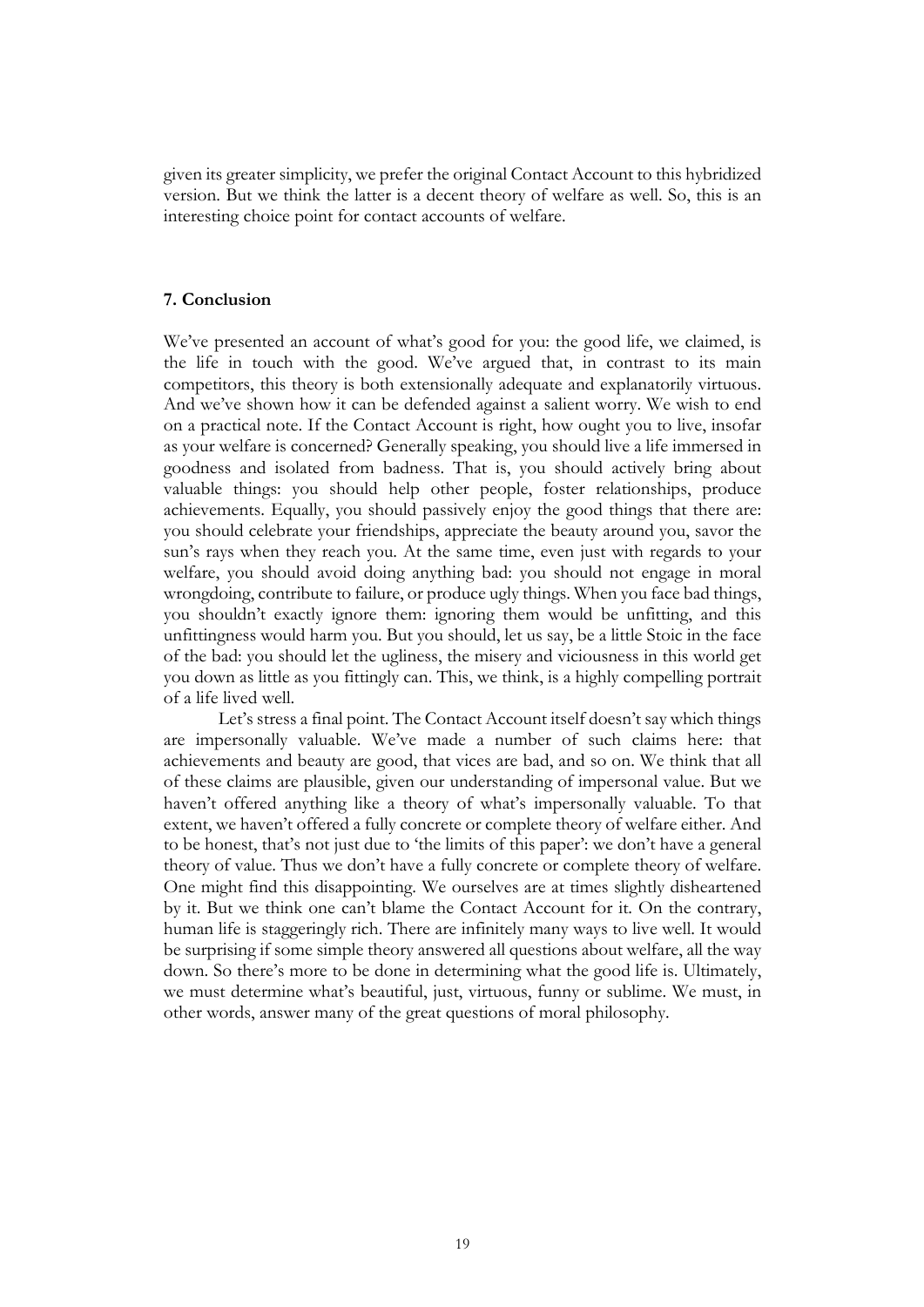#### **References**

Bradford, G. (2015). *Achievement*. Oxford, New York: Oxford University Press.

- Bradley, B. (2009). *Well-Being and Death*. Oxford: Oxford University Press.
- Bramble, B. (2013). The Distinctive Feeling Theory of Pleasure. *Philosophical Studies* 162(2), 201–217.
- Bramble, B. (2016a). The Experience Machine. *Philosophy Compass* 11(3), 136–145.
- Bramble, B. (2016b). A New Defense of Hedonism About Well-Being. *Ergo: An Open Access Journal of Philosophy* 3, 85–112.
- Bruckner, D. (2016). Quirky Desires and Well-Being. *Journal of Ethics and Social Philosophy* 10(2), 1–35.
- Campbell, S. M. (2013). An Analysis of Prudential Value. *Utilitas* 25(3), 334–354.
- Campbell, S. M. (2016). The Concept of Well-Being. In G. Fletcher (Ed.), *Routledge Handbook of Philosophy of Well-Being*, pp. 402–413. Abingdon: Routledge.
- Crisp, R. (2006a). Hedonism Reconsidered. *Philosophy and Phenomenological Research* 73(3), 619–645.
- Crisp, R. (2006b). *Reasons and the Good*. Oxford: Clarendon Press.
- Cross, T. (2012). Recent Work on Dispositions. *Analysis* 72(1), 115–124.
- Darwall, S. (2002). *Welfare and Rational Care*. Princeton, NJ: Princeton University Press.
- Dorsey, D. (2010). Three Arguments for Perfectionism. *Noûs* 44(1), 59–79.
- Fine, K. (2012). Guide To Ground. In F. Correia and B. Schnieder (Eds.), *Metaphysical Grounding: Understanding The Structure of Reality*, pp. 37–80. Cambridge: Cambridge University Press.
- Finnis, J. (1980). *Natural Law and Natural Rights*. Oxford: Oxford University Press.
- Fletcher, G. (2013). A Fresh Start for the Objective-List Theory of Well-Being. *Utilitas* 25(2), 206–220.
- Fletcher, G. (2016). Objective List Theories. In G. Fletcher (Ed.), *The Routledge Handbook of Philosophy of Well-Being*, pp. 148–160. Abingdon: Routledge.
- Fuchs, T. A. (2018). A Working Test for Well-Being. *Utilitas* 30 (2), 129–142.
- Greco, J. (2010). *Achieving Knowledge: A Virtue-Theoretic Account of Epistemic Normativity*. Cambridge: Cambridge University Press.
- Gregory, A. (2015). Hedonism. In G. Fletcher (Ed.), *The Routledge Handbook of Philosophy of Well-Being*, pp. 113–123. Abingdon: Routledge.
- Heathwood, C. (2005). The Problem of Defective Desires. *Australasian Journal of Philosophy* 83(4), 487–504.
- Heathwood, C. (2015). Desire-Fulfillment Theory. In G. Fletcher (Ed.), *The Routledge Handbook of Philosophy of Well-Being*, pp. 135–147. Abingdon: Routledge.
- Hooker, B. (2015). The Elements of Well-Being. *Journal of Practical Ethics* 3(1), 15– 35.
- Hurka, T. (1993). *Perfectionism*. Oxford: Oxford University Press.
- Hurka, T. (2001). *Virtue, Vice, and Value.* New York: Oxford University Press.
- Hurka, T. (2015). *The Best Things in Life: A Guide to What Really Matters*. New York: Oxford University Press.
- Hurka, T. (2019). On 'Hybrid' Theories of Personal Good. *Utilitas* 31(4), 450–462.
- Kagan, S. (1992). The Limits of Well-Being. *Social Philosophy and Policy* 9(2), 169–189.